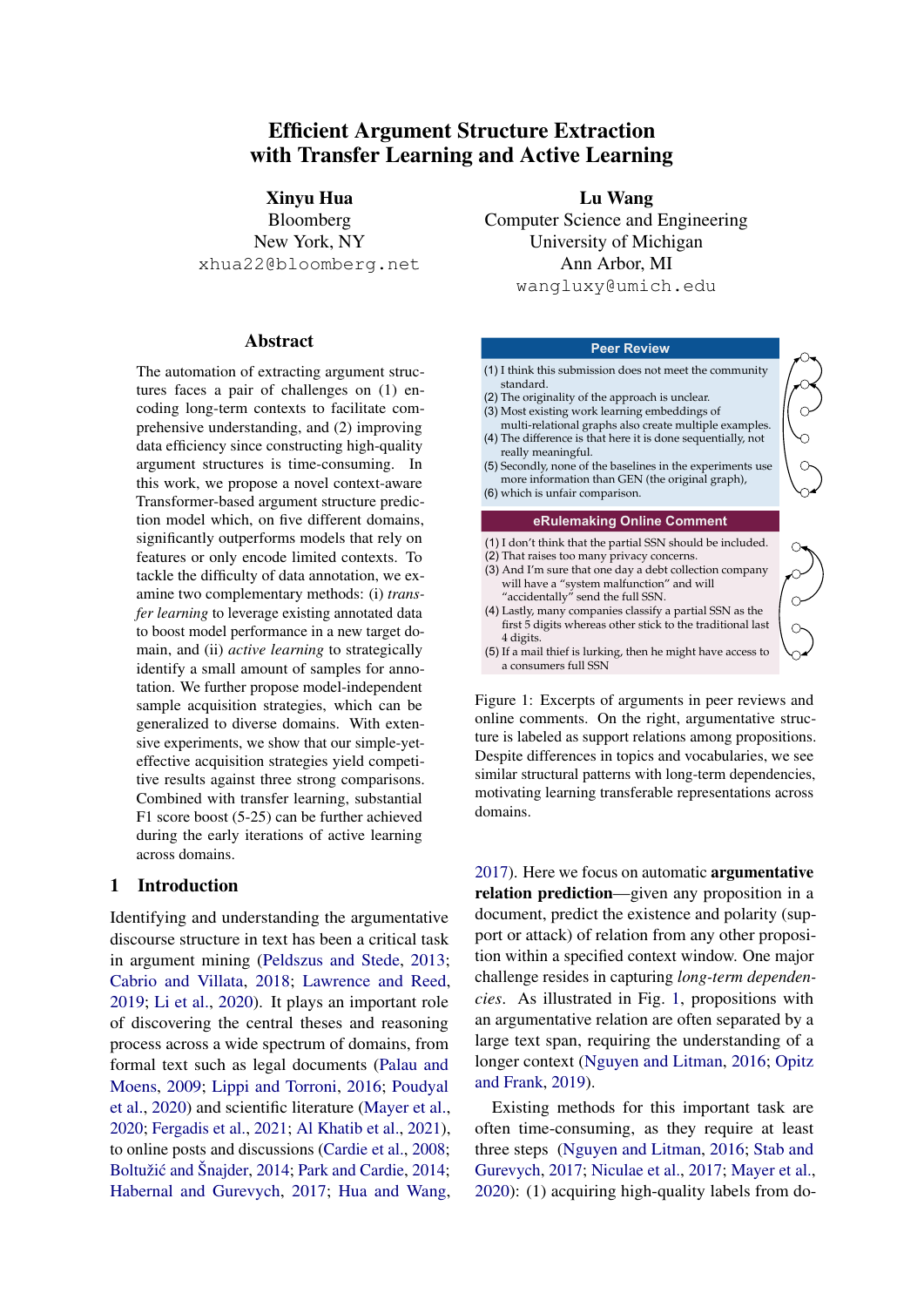main experts, (2) manually designing customized features to address long dependencies and encode task-specific language, and (3) model training. To exacerbate the challenge, the resulting models are hardly generalizable to new domains.

Consequently, our main goal is to design an *easyto-use* framework that can facilitate researchers and practitioners to build argument structure extraction models for *new domains rapidly* and *accurately*. To this end, we first propose a novel *contextaware* argument relation prediction model, which can be directly fine-tuned from pre-trained Transformers [\(Vaswani et al.,](#page-11-4) [2017;](#page-11-4) [Liu et al.,](#page-10-9) [2019\)](#page-10-9). For a given proposition, the model encodes a broad context of neighboring propositions in the same document, and predicts whether each of them supports, attacks, or has no relation to the original one. By contrast, prior work only encodes pairwise propositions while ignoring contexts [\(Mayer et al.,](#page-10-4) [2020\)](#page-10-4).

Moreover, while training on a large labeled corpus has become the *de facto* method for neural models, labeling argument structures is a laborious process even for experienced annotators with domain knowledge [\(Green,](#page-9-6) [2014;](#page-9-6) [Saint-Dizier,](#page-11-5) [2018;](#page-11-5) [Lippi and Torroni,](#page-10-3) [2016\)](#page-10-3). Our second goal is to investigate *efficient model training*, by using fewer samples for a new domain. We study the following two complementary techniques: (i) Transfer learning (TL) adapts models trained on existing annotated data in a different domain, or leverages unlabeled in-domain data for better representation learning. (ii) **Active learning** (AL) strategically selects *samples in the new domain* based on a sample acquisition strategy with the goal of optimizing training performance. This process is often done in multiple rounds within a given budget [\(Settles,](#page-11-6) [2009\)](#page-11-6). As pointed out by [Lowell et al.](#page-10-10) [\(2019\)](#page-10-10), model-specific selection methods may not generalize across successor models and domains. We thus design model-independent strategies to encourage the inclusion of *unseen words*, and sentences with *discourse markers*. Both are easy to implement and incur little computation cost. We compare them with popular methods based on uncertainty [\(Lewis](#page-10-11) [and Gale,](#page-10-11) [1994;](#page-10-11) [Houlsby et al.,](#page-9-7) [2011\)](#page-9-7) and sample diversity [\(Sener and Savarese,](#page-11-7) [2018\)](#page-11-7).

For experiments, we release  $AMPERE++^1$  $AMPERE++^1$ , the first dataset in the peer review domain labeled with argument relations. Our annotation process involves over 10 months of training and multi-round sessions with experienced annotators, finally yielding 3, 636 relations over 400 reviews originally collected in our prior work [\(Hua et al.,](#page-10-12) [2019\)](#page-10-12). It has the highest overall relation density and the most attack relations, compared to prior datasets (Table [1\)](#page-4-0). We also evaluate on four other datasets covering diverse topics, including Essays [\(Stab and Gurevych,](#page-11-3) [2017\)](#page-11-3), AbstRCT [\(Mayer et al.,](#page-10-4) [2020\)](#page-10-4) for biomedical paper abstracts, ECHR [\(Poudyal et al.,](#page-11-1) [2020\)](#page-11-1) for case-law documents, and the Cornell eRulemaking Corpus (CDCP) [\(Park and Cardie,](#page-11-8) [2018\)](#page-11-8) for online comments on public policies. Our second data contribution comprises three large collections of unlabeled samples tailored for self-supervised pretraining for the first three domains.

Drawing from extensive experiment results, we make the following observations: (1) Our proposed model, which can encode longer contexts, yields better argument relation prediction results than comparisons or variants that operate over limited contexts ([§6.1\)](#page-6-0). (2) TL substantially improves performance for target domains when less labeled data is available. For example, for ECHR and CDCP, using AMPERE++ as the source domain, with only half of the target domain training data, the model achieves better F1 scores than nontransferred model trained over the entire training set ([§6.2\)](#page-6-1). This also highlights the value of our AM-PERE++ data. (3) Among AL methods, our newly proposed model-independent acquisition strategies yield competitive results against comparisons that require significantly more computations ([§6.3\)](#page-7-0). (4) TL further improves all AL setups and narrows the gaps among strategies ([§6.3\)](#page-7-0).

### 2 Related Work

Argument Structure Extraction. Analyzing argumentation in natural language text has seen rapid growth [\(Lippi and Torroni,](#page-10-3) [2016;](#page-10-3) [Cabrio and Vil](#page-9-0)[lata,](#page-9-0) [2018;](#page-9-0) [Lawrence and Reed,](#page-10-0) [2019\)](#page-10-0), yet the most challenging aspect of it is to extract the structures among diverse argument components. Conceptually, the structure extraction model needs to address two subtasks: (1) determining which propositions are targeted (head detection), and (2) identifying the argumentative relations towards the head propositions. Early work [\(Peldszus and Stede,](#page-11-0) [2013,](#page-11-0) [2015\)](#page-11-9) takes inspiration from discourse parsing. While practically argument relations can be dis-

<span id="page-1-0"></span> $1$ Data and code are available at [https://xinyuhua.](https://xinyuhua.github.io/Resources/acl22/) [github.io/Resources/acl22/](https://xinyuhua.github.io/Resources/acl22/).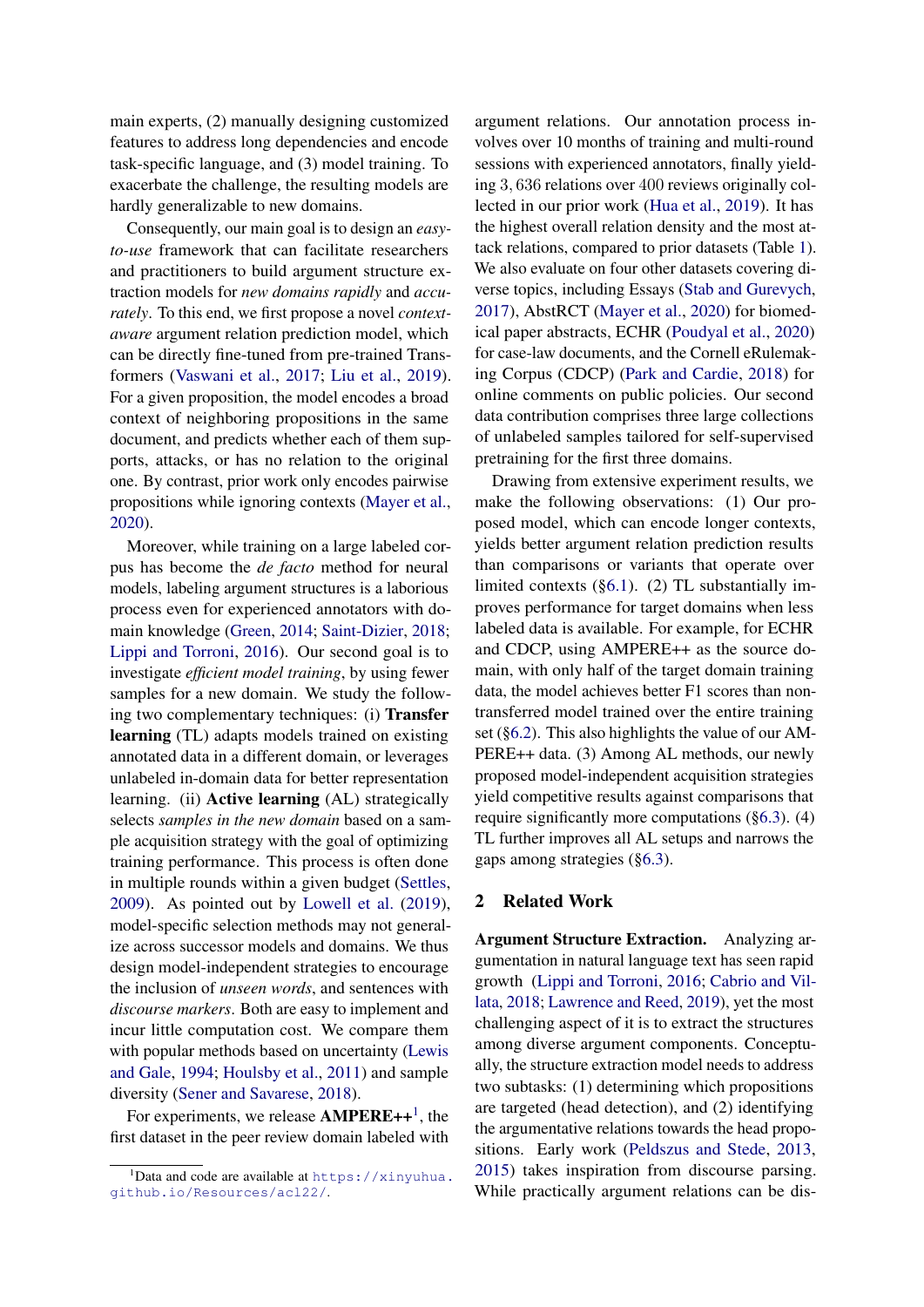persed across the text, contrary to assumptions in common discourse theory [\(Mann and Thompson,](#page-10-13) [1988;](#page-10-13) [Webber et al.,](#page-11-10) [2019\)](#page-11-10). More recent work considers all pairwise combinations of propositions [\(Stab and Gurevych,](#page-11-11) [2014;](#page-11-11) [Niculae et al.,](#page-10-8) [2017;](#page-10-8) [Mayer et al.,](#page-10-4) [2020\)](#page-10-4), which incurs expensive computations for long documents. Our model encodes a sequence of propositions and extract their labels in one forward pass, leading to much reduced training and inference complexity while allowing access to more contexts.

Transfer Learning for Structured Prediction. Collecting human annotations for structured tasks is costly, especially when discourselevel understanding and domain expertise are required [\(Mieskes and Stiegelmayr,](#page-10-14) [2018;](#page-10-14) [Schulz](#page-11-12) [et al.,](#page-11-12) [2019;](#page-11-12) [Poudyal et al.,](#page-11-1) [2020\)](#page-11-1). It is thus desirable to reuse existing labels from a similar task, and transfer learning (TL) is often employed. It can be divided into two broad categories [\(Pan and Yang,](#page-10-15) [2009\)](#page-10-15): (1) *Transductive* approaches adapt models learned from a labeled source domain to a different target domain over the same task, and have shown promising results for discourse [\(Kishimoto et al.,](#page-10-16) [2020\)](#page-10-16) and argument [\(Chakrabarty et al.,](#page-9-8) [2019;](#page-9-8) [Ac](#page-9-9)[cuosto and Saggion,](#page-9-9) [2019\)](#page-9-9) related tasks. (2) *Inductive* methods aim to leverage unlabeled data, usually in the same domain as the target domain, and have gained popularity with the pre-training and fine-tuning paradigm using Transformer models [\(Devlin et al.,](#page-9-10) [2019;](#page-9-10) [Gururangan et al.,](#page-9-11) [2020\)](#page-9-11). We study both types in this work, with a particular focus on transductive approaches where the effect of different source domains are compared.

Active Learning (AL) has been explored in many NLP problems including named entity recognition [\(Tomanek and Hahn,](#page-11-13) [2009;](#page-11-13) [Shen et al.,](#page-11-14) [2018\)](#page-11-14), text classification [\(Tong and Koller,](#page-11-15) [2001;](#page-11-15) [Hoi et al.,](#page-9-12) [2006\)](#page-9-12), and semantic parsing [\(Iyer et al.,](#page-10-17) [2017;](#page-10-17) [Duong et al.,](#page-9-13) [2018\)](#page-9-13). Unlike the traditional supervised setting where training data is sampled beforehand, AL allows the learning system to actively select samples to maximize the performance, subject to an annotation budget [\(Settles,](#page-11-6) [2009;](#page-11-6) [Ag](#page-9-14)[garwal et al.,](#page-9-14) [2014\)](#page-9-14). Common AL strategies are either based on model uncertainty [\(Houlsby et al.,](#page-9-7) [2011;](#page-9-7) [Yuan et al.,](#page-11-16) [2020\)](#page-11-16), or promoting the diversity in sample distribution [\(Bodó et al.,](#page-9-15) [2011;](#page-9-15) [Sener](#page-11-7) [and Savarese,](#page-11-7) [2018\)](#page-11-7). However, both paradigms require coupling sampled data with a specific learned

<span id="page-2-0"></span>

Figure 2: Our context-aware argument relation prediction model. For each head proposition  $s_j$ , we encode both the backward (purple) and forward (green) contexts.  $H_i$ , the last layer states, represents proposition  $s_j$ .  $H_i$ , where i can be  $j \pm 1, j \pm 2, \ldots, j \pm L$  (L is the window size), is concatenated with  $H_j$  and fed into the pairwise output layer, to yield the probability of  $s_j \leftarrow s_i$ .

model, which may cause subpar performance by a successor model [\(Lowell et al.,](#page-10-10) [2019\)](#page-10-10). We propose model-independent acquisition strategies that are faster to train and do not rely on any model.

# 3 Argument Relation Prediction Model

Task Formulation. Given a document that is segmented into a list of propositions, our task is to predict the existence of a support or attack link  $s_i \leftarrow s_i$  between propositions  $s_i$  and  $s_j$ . Here the targeted proposition  $s_j$  is the *head*, and  $s_i$  is the *tail*. Our end-to-end model considers all proposition pairs. We also consider a simplified setting, where head propositions are given a priori.

A Context-aware Model. Fig. [2](#page-2-0) depicts our model: It is built on top of the RoBERTa encoder [\(Liu et al.,](#page-10-9) [2019\)](#page-10-9) which reads in a sequence of tokens. It contains stacked layers with bidirectional multi-headed self-attentions. Different from prior work that only encodes single propositions, given a head proposition  $s_j$ , we concatenate it with its surrounding context, including the L propositions before and after it. Propositions are separated by [CLS] tokens. We use their last layer's states, denoted as  $H_i$ , to represent  $s_i$ . Other propositions within the window defined by  $L$  then become candidates for tail propositions.

After encoding, each tail candidate representation  $H_i$  is concatenated with the head representation  $H_i$  to form the input to the output layer, with the final prediction formulated as: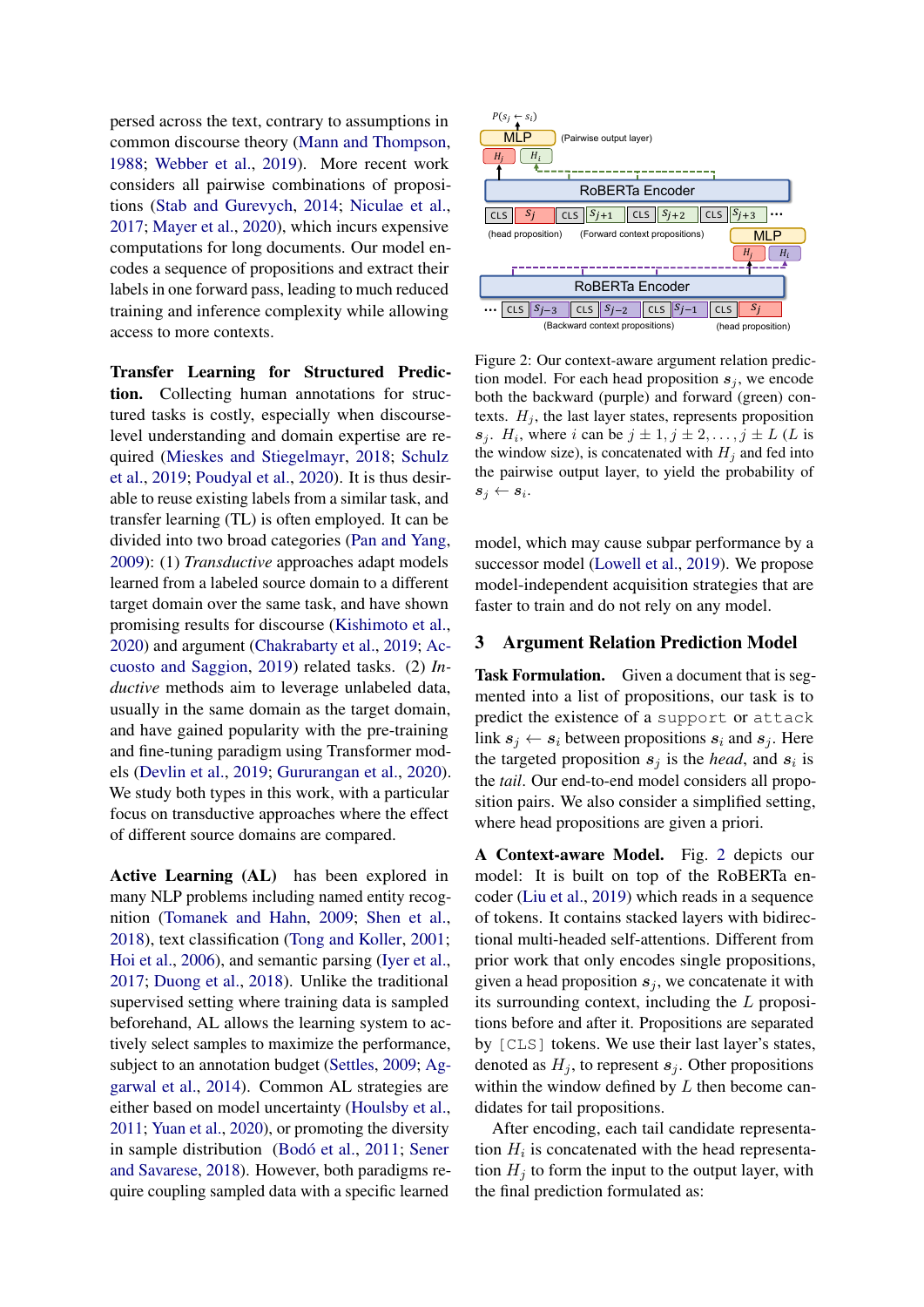$P(y_r|\mathbf{s}_j, \mathbf{s}_i) = \text{softmax}(\text{tanh}([H_j; H_i] \cdot \mathbf{W}_1) \cdot \mathbf{W}_2)$  (1)

where  $y_r$  corresponds to three classes: support, attack, and no-rel if there is no link.  $W_1$  and  $W<sub>2</sub>$  are trainable parameters. Dropout [\(Srivastava](#page-11-17) [et al.,](#page-11-17) [2014\)](#page-11-17) is added between layers.

Training objective is cross-entropy loss over the labels of pairwise propositions within the context window. Our simplified setting reduces the prediction complexity from  $\mathcal{O}(n^2)$  [\(Mayer et al.,](#page-10-4) [2020\)](#page-10-4) to  $\mathcal{O}(nL)$ , with *n* being the proposition count.

# <span id="page-3-2"></span>4 Active Learning Strategies

One major goal of this work is to explore AL solutions that can reduce the amount of samples for annotation, since labeling such a dataset can be the most laborious part of argument structure understanding. We consider a pool-based AL scenario [\(Settles,](#page-11-6) [2009\)](#page-11-6), where labels for the training set  $U$  are assumed to be unavailable initially. The learning procedure is carried out in T iterations. In the  $t$ -th iteration,  $b$  samples are selected using a given acquisition strategy. These samples are labeled and added into the labeled pool to comprise  $\mathcal{D}_t$ , on which a model  $\mathcal{M}_t$  is then trained.

#### 4.1 Comparison Methods

For baselines, we consider RANDOM-PROP, which samples b propositions from the unlabeled training set with uniform distribution. Its variant, RANDOM-CTX, instead samples at the context level — i.e., for a given head, its entire forward or backward context of L propositions are sampled as a whole, until the total number of propositions reaches b.

The MAX-ENTROPY [\(Lewis and Gale,](#page-10-11) [1994;](#page-10-11) [Joshi et al.,](#page-10-18) [2009\)](#page-10-18) method selects the most uncertain samples, based on the entropy score  $\mathcal{H}(\cdot)$  using the model trained in the previous iteration:

$$
\mathcal{H}(y_r|\mathbf{s}_j,\mathbf{s}_i)=-\sum_r P(y_r|\mathbf{s}_j,\mathbf{s}_i)\log P(y_r|\mathbf{s}_j,\mathbf{s}_i) \quad (2)
$$

where  $P(y_r|\mathbf{s}_i, \mathbf{s}_i)$  is the predicted probability of a relation label (Eq. [1\)](#page-3-0).

Bayesian Active Learning by Disagreement (BALD) [\(Houlsby et al.,](#page-9-7) [2011\)](#page-9-7) is another common approach to exploit the uncertainty of unlabeled data by applying dropout at test time for multiple runs over the same sample, and picks ones with higher disagreement:

$$
\arg\max_{\mathbf{s}_i} \mathcal{H}(y_r|\mathbf{s}_j, \mathbf{s}_i) - \mathbb{E}_{\theta}[\mathcal{H}(y_r|\mathbf{s}_j, \mathbf{s}_i, \theta)] \qquad (3)
$$

<span id="page-3-0"></span>Uncertainty-based methods are at risk of selecting "outliers" or alike samples [\(Settles,](#page-11-6) [2009\)](#page-11-6). To encourage diversity of the selected samples, we consider CORESET [\(Sener and Savarese,](#page-11-7) [2018\)](#page-11-7), which enlarges differences among samples and achieves competitive performance in many vision tasks. At a high level, each sample is represented as a vector, e.g., we use the proposition representation  $H_i$ . A random set of b samples are selected for labeling in the first iteration. In each subsequent iteration t, data points in the labeled pool  $\mathcal{D}_{t-1}$  are treated as cluster centers, and the sample with the greatest  $L_2$  distance from its nearest cluster center is selected. This process is repeated  $b$  times to build the new labeled pool  $\mathcal{D}_t$ .

#### <span id="page-3-3"></span>4.2 Model-independent Acquisition Methods

One risk in AL is that samples selected by a model might not be useful for future models [\(Lowell](#page-10-10) [et al.,](#page-10-10) [2019\)](#page-10-10). This motivates our design of *modelindependent* acquisition methods. Our first method, NOVEL-VOCAB, promotes propositions with more unseen words. Assuming the frequency of a word w in the labeled pool is  $V(w)$ , the novelty score for an unlabeled sample  $s_i$  is computed as:

novelty-score(
$$
\mathbf{s}_i
$$
) = 
$$
\sum_{w_t \in \mathbf{s}_i} \frac{f_{i,t}}{(1 + \mathcal{V}(w_t))}
$$
(4)

where  $f_{i,t}$  is the frequency of word  $w_t$  in sample  $s_i$ . Samples with the highest novelty scores are selected for labeling. If a proposition has a high word overlap with samples in the labeled pool, the denominator  $V(w_t)$  will be high, and this sample is less likely to be chosen.

Our second method, DISC-MARKER, aims to select more relation links by matching any of the following 18 prominent discourse markers from PDTB manual [\(Webber et al.,](#page-11-10) [2019\)](#page-11-10) (matching statistics are in Appendix [A.1\)](#page-12-0).<sup>[2](#page-3-1)</sup> For comparison, we also show a complementary approach NO-DISC-MARKER, which samples propositions *without* any of those discourse markers.

| because       | therefore       | however      |
|---------------|-----------------|--------------|
| although      | though          | nevertheless |
| nonetheless   | thus            | hence        |
| consequently  | for this reason | due to       |
| in particular | particularly    | specifically |
| in fact       | actually        | hut          |

<span id="page-3-1"></span> $2$ When matched sentences exceed selection budget, we randomly sample with equal probabilities.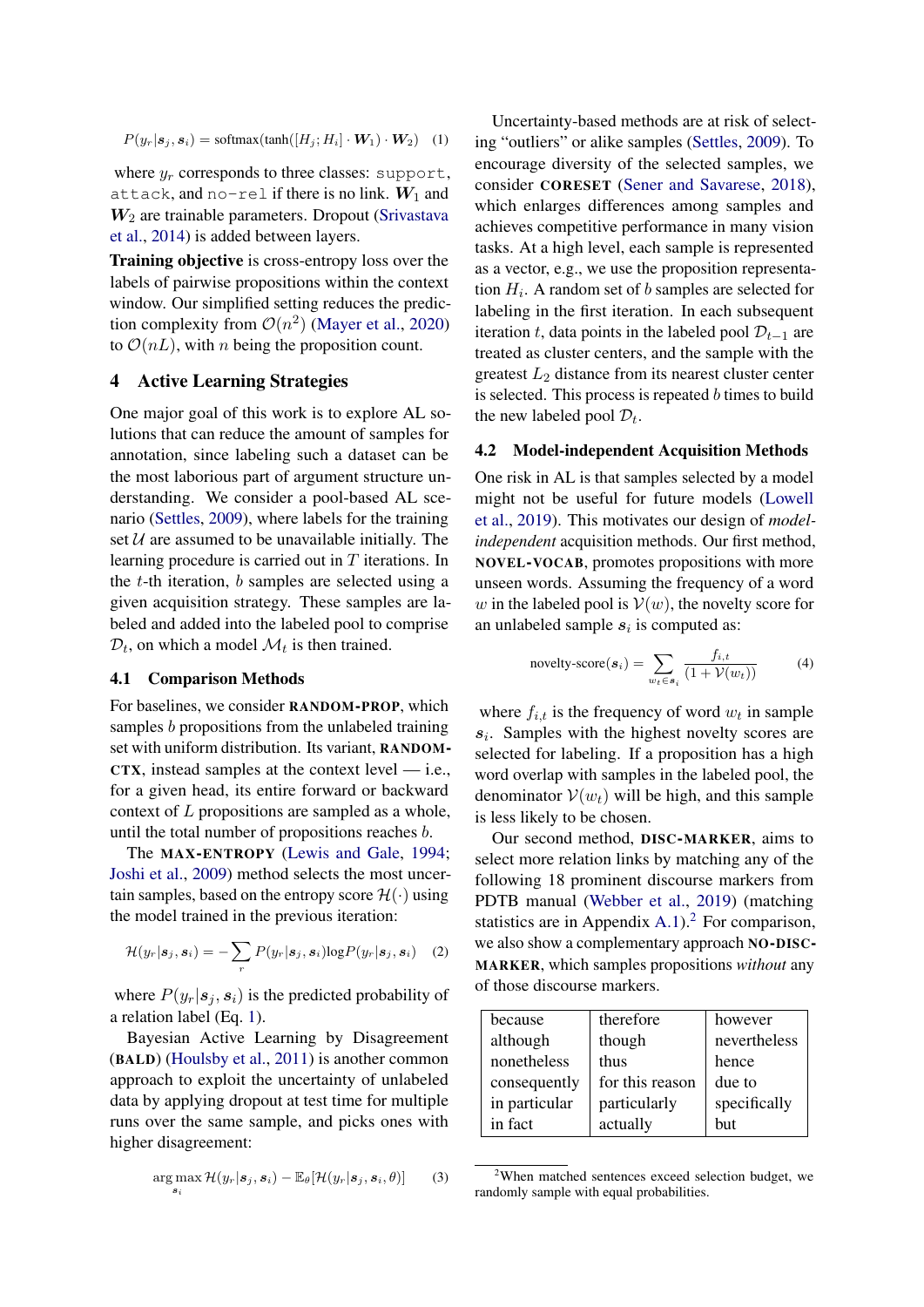AMPERE++ Essays AbstRCT ECHR CDCP

<span id="page-4-0"></span>

| # Doc.   | 400              | 402    | 700   | 42    | 731      |
|----------|------------------|--------|-------|-------|----------|
| # Tok.   | 190 <sub>k</sub> | 147k   | 236k  | 177k  | 89k      |
| # Prop.  | 10,386           | 12,373 | 5,693 | 6.331 | 4.932    |
| # Supp.  | 3,370            | 3,613  | 2,402 | 1.946 | 1.426    |
| $#$ Att. | 266              | 219    | 70    | 0     | $\theta$ |
| # Head   | 2.268            | 1,707  | 1,138 | 741   | 1.037    |
| Density  | 21.8%            | 13.8%  | 20.0% | 11.7% | 21.0%    |
|          |                  |        |       |       |          |

Table 1: Statistics of five datasets, including our AM-PERE++ data with newly annotated relations on AM-PERE [\(Hua et al.,](#page-10-12) [2019\)](#page-10-12). We report the total numbers of documents (# Doc.), tokens (# Tok.), propositions (# Prop.), support (# Supp.) and attack (# Att.) relations, unique head propositions (# Head), and relation density as the percentage of propositions that are supported or attacked by at least one proposition.

# <span id="page-4-2"></span>5 Datasets and Domains

We experiment with five datasets from distinct domains, with key statistics listed in Table [1.](#page-4-0) Below we outline data collection and annotation, notable preprocessing steps, and data splits.

Domain 1: Peer Reviews (New Annotation). We first annotate argument relations on AM-PERE [\(Hua et al.,](#page-10-12) [2019\)](#page-10-12), which consists of 400 ICLR 2018 paper reviews collected from OpenReview. Each review has been annotated with segmented propositions and corresponding types (i.e., *evaluation*, *request*, *fact*, *reference*, and *quote*). We augment this dataset by labeling the support and attack relations among the propositions. This new dataset is called AMPERE++.

We hire three proficient English speakers to annotate the entire dataset in multiple rounds. During annotation, they are displayed with the propositions along with their types. We impose two constraints. (1) Each proposition can only support or attack at most one other proposition. (2) Factual propositions (*fact*, *reference*, *quote*) cannot be supported or attacked by subjective ones (*evaluation*, *request*). Similar rules are used by [Park and Cardie](#page-11-8) [\(2018\)](#page-11-8). We include detailed guidelines in Appendix [B.](#page-12-1) For quality control and disagreement resolution, the annotators are joined by a fourth judge after each round, where they discuss samples with different labels to reach agreement.

The resulting dataset contains 3,636 relations from 400 reviews with a substantial inter-annotator agreement score of 0.654 (Fleiss'  $\kappa$ ). Following our prior work [\(Hua et al.,](#page-10-12) [2019\)](#page-10-12), we use 300 reviews for training, 20 for validation, and 80 for

test. We also collect 42k reviews from OpenReview for ICLR 2019-2021, UAI 2018, and NeurIPS 2013-2020, which are used in the self-supervised learning experiments for improving representation learning.

**Domain 2: Essays.** Our second dataset is based on the essays curated by [Stab and Gurevych](#page-11-3) [\(2017\)](#page-11-3) from <essaysforum.com>. Argumentative propositions are identified at the sub-sentence level and labeled as "*premise*", "*claim*", or "*major claim*". Support and attack relations are annotated from a premise to a claim or to another premise. The link cannot cross paragraph boundaries, highlighting the dataset's focus on relations close by.

We split the original training set into 282 essays for training and 40 for validation. The remaining 80 are reserved for test. Similarly, we also download 26K essays from the same online forum for selfsupervised representation learning.

Domain 3: Biomedical Paper Abstracts. Next, we use the AbstRCT corpus [\(Mayer et al.,](#page-10-4) [2020\)](#page-10-4), which contains 700 paper abstracts retrieved from PubMed.[3](#page-4-1) The primary subjects are Randomized Controlled Trials of diseases. Notably, AbstRCT has much fewer propositions and relations than the previous two datasets, due to the factual nature of paper abstracts.

Following [Mayer et al.](#page-10-4) [\(2020\)](#page-10-4), we use 350 abstracts for training, 50 for validation, and 300 for test. We employ the 133K unlabeled abstracts released by [Cohan et al.](#page-9-16) [\(2018\)](#page-9-16) for self-supervision.

Domain 4: Legal Documents. Legal texts are studied in the early work of argument mining [\(Palau and Moens,](#page-10-2) [2009;](#page-10-2) [Lippi and Torroni,](#page-10-3) [2016\)](#page-10-3). We choose the ECHR corpus [\(Poudyal](#page-11-1) [et al.,](#page-11-1) [2020\)](#page-11-1), containing 42 recently-annotated caselaw documents of the European Court of Human Rights. The authors define an argument structure as a list of premises and a conclusion. We consider each premise as linked to the corresponding conclusion. The dataset is split into 27 documents for training, 7 for validation, and 8 for test.

Domain 5: Online User Comments. Finally, we include the Cornell eRulemaking Corpus [\(Park](#page-11-8) [and Cardie,](#page-11-8) [2018\)](#page-11-8), extracted from an online forum where the public argues for or against proposed rules. The 731 annotated comments are mostly related to the Consumer Debt Collection Practices

<span id="page-4-1"></span><sup>3</sup><https://pubmed.ncbi.nlm.nih.gov/>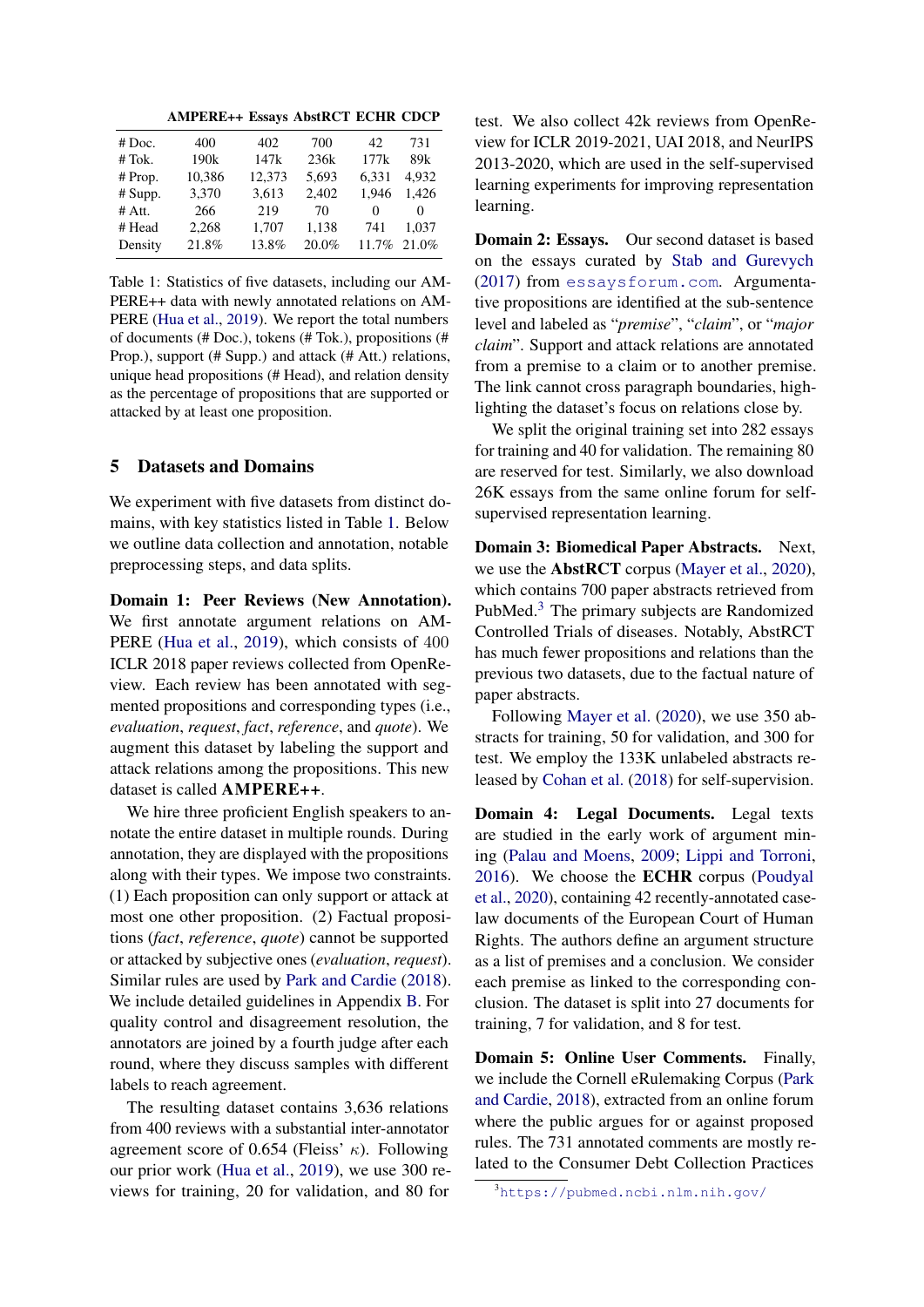<span id="page-5-0"></span>

Figure 3: Distribution of distance (measured by number of propositions) between head-tail pairs across five domains. Positive values indicate that the tail appears after the head in the document, and vice versa.

rule (CDCP), and is annotated with support relations only. We adopt the original splits: 501 for training, 80 for validation, and 150 for test. On average, there are less than two relation links per comment, and only 21% of the propositions are supported.

Head-tail Distance Distribution. Recall that our context-aware model only encodes context propositions up to a fixed window size. Although this setup neglects some relation links, we show in Fig. [3](#page-5-0) that a large enough window size (e.g., 20) is sufficient to cover all (Essays, CDCP, AbstRCT) or over 98% (AMPERE++, ECHR) of all relations.

Fig. [3](#page-5-0) further highlights domain-specific patterns. AMPERE++ and CDCP are skewed to the right, indicating reviewers and online users tend to put their claims upfront with supporting arguments appearing later. On the contrary, paper abstracts (AbstRCT) usually describe premises first and then draw conclusions. Essays and ECHR have more balanced distributions between both directions.

Proposition Length and Label Distribution. Due to differences in argument schemes, proposition length varies considerably across domains. AbstRCT has the longest propositions with an average of 45 tokens. Consequently, the actual encoder input may contain less than 20 propositions due to the maximum token limit. Under our context-aware encoding, the ratio of positive samples (support or attack) is boosted to 29% because they are less likely to be truncated due to the relative proximity to head propositions (Fig. [3\)](#page-5-0). The other four domains have similar positive ratios, ranging from 6% (AMPERE++) to 17% (CDCP).

Existing relation prediction methods [\(Stab and](#page-11-3) [Gurevych,](#page-11-3) [2017;](#page-11-3) [Niculae et al.,](#page-10-8) [2017;](#page-10-8) [Mayer et al.,](#page-10-4) [2020\)](#page-10-4) label all pairwise propositions within the same document, leading to much lower positive ratios, especially for ECHR where documents are long. In [§6.1](#page-6-0) we show that such unbalanced distribution poses difficulties for traditional methods.

#### 6 Experiments and Results

In this section, we design experiments to answer the following questions. (1) To which degree is the context-aware model better at identifying argumentative relations ([§6.1\)](#page-6-0)? (2) How much improvement can transfer learning (TL) make when different source domains are considered for a target domain ([§6.2\)](#page-6-1)? (3) Does unlabeled in-domain data help downstream tasks using self-supervised pretraining and inductive transfer learning ([§6.2\)](#page-6-1)? (4) How do active learning (AL) strategies perform on relation prediction and whether combining transfer learning leads to further performance boost ([§6.3\)](#page-7-0)?

Evaluation is based on macro-F1 scores as done in prior work [\(Stab and Gurevych,](#page-11-3) [2017;](#page-11-3) [Niculae](#page-10-8) [et al.,](#page-10-8) [2017\)](#page-10-8). For tasks without attack labels (ECHR and CDCP), the macro average is calculated over support and no-rel only, otherwise it is averaged over three classes. Each setup is run five times with different random seeds, and the average scores on test sets are reported.

Implementation of our models is based on the Transformer [\(Wolf et al.,](#page-11-18) [2020\)](#page-11-18). Our encoder is RoBERTa-base [\(Liu et al.,](#page-10-9) [2019\)](#page-10-9), which has 12 layers with a hidden size of 768. We apply dropout [\(Srivastava et al.,](#page-11-17) [2014\)](#page-11-17) with a probability of 0.1 for the output MLP layer. We use the Adam optimizer [\(Kingma and Ba,](#page-10-19) [2015\)](#page-10-19) with 16 sequences per batch. We hypertune our proposed argument relation prediction model with different number of maximum training epochs {5, 10, 15}, warmup steps {0, 1000, 5000}, learning rate {1e-5, 1e-6, 5e-5}, and scheduler {constant, linear}. The best validation result is achieved with 15 epochs, 5000 warmup steps, 1e-5 as learning rate, and the constant scheduler. We use this configuration for all model training experiments.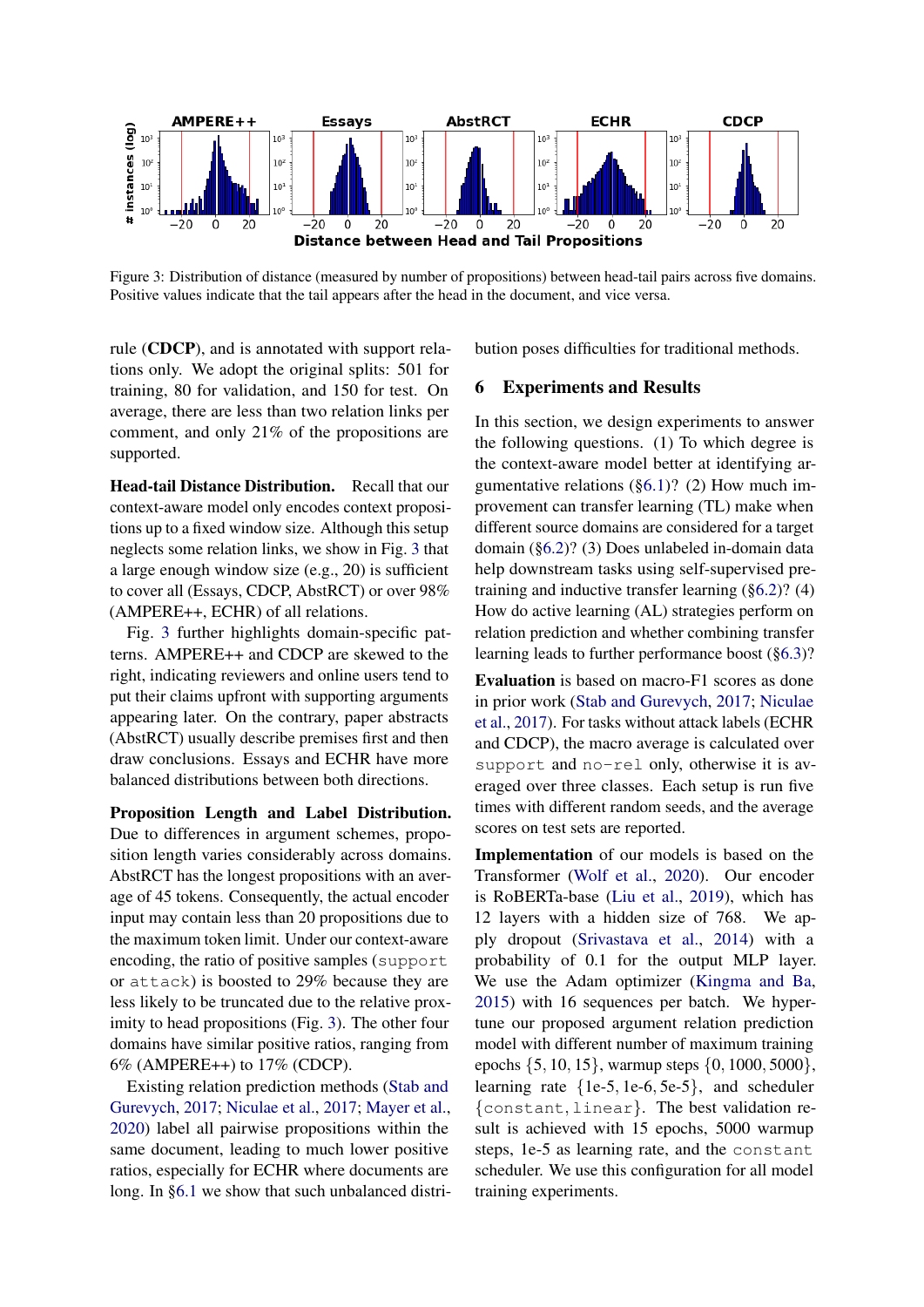<span id="page-6-2"></span>

|                   | <b>AMPERE++Essays AbstRCT ECHR CDCP</b> |       |       |             |             |
|-------------------|-----------------------------------------|-------|-------|-------------|-------------|
| <b>SVM-linear</b> | 24.82                                   | 28.69 | 33.60 | 21.18 29.01 |             |
| <b>SVM-RBF</b>    | 26.38                                   | 31.68 | 32.65 | 21.36       | 30.34       |
| <b>SEOPAIR</b>    | 23.40                                   | 38.37 | 66.96 | 13.76       | 35.23       |
| <b>BENCHMARK</b>  |                                         | 73.30 |       |             | 26.70       |
| OURS (head given) |                                         |       |       |             |             |
| $L=5$             | 66.34                                   | 65.61 | 55.48 | 60.92       | 64.82       |
| $L=10$            | 75.69                                   | 69.41 | 59.27 | 67.51       | 69.47       |
| $L=20$            | 77.64                                   | 71.30 | 63.62 |             | 70.82 70.37 |
| OURS (end-to-end) |                                         |       |       |             |             |
| $L=20$            | 74.34                                   | 67.68 | 63.73 | 61.35       | 63.13       |

Table 2: F1 scores for argument relation prediction. Each entry is averaged over five runs with different random seeds. The best result for each dataset is bolded. Our context-aware model outperforms both baselines except for AbstRCT. The difference between *head given* and *end-to-end* is close, suggesting that the key challenge for structure extraction lies in relation prediction. Our model performance improves when larger window size  $L$  is used.

#### <span id="page-6-0"></span>6.1 Supervised Learning Results

We first evaluate our model with the standard supervised learning over the full training set using varying window sizes. We assume the heads are given at both training and inference, except for the end-to-end setting.

Comparisons. We implement an SVM with features adapted from Table 10 of [Stab and Gurevych](#page-11-3) [\(2017\)](#page-11-3), except for features specific to the essays domain (e.g., whether a proposition is in the introduction). We experiment with both linear and radial-basis function (RBF) kernels, with regularization coefficients tuned on validation. More details can be found in Appendix [A.2.](#page-12-2)

SEQPAIR is based on the sequence pair classification setup [\(Devlin et al.,](#page-9-10) [2019\)](#page-9-10) using the pretrained RoBERTa. Each pair of head and tail is concatenated and segmented with the [SEP] token. The [CLS] token is prepended to the beginning of the sequence and used for classification. This setup resembles the model in [Mayer et al.](#page-10-4) [\(2020\)](#page-10-4).

We further compare with two dataset-specific BENCHMARK models: [Stab and Gurevych](#page-11-3) [\(2017\)](#page-11-3) use a rich set of features tailored for essays to train SVMs, and [Niculae et al.](#page-10-8) [\(2017\)](#page-10-8) employ structured SVMs on CDCP.

Results. As shown in Table [2,](#page-6-2) our contextaware model outperforms the comparisons except for Essays and AbstRCT. The feature-rich SVM marginally outperforms our model, though the features are not generalizable to new domains. As mentioned in [§5,](#page-4-2) AbstRCT has much higher positive ratio than other domains. This indicates that our model is more robust against unbalanced training data than the pairwise approach.

The performance drop for end-to-end models are marginal in most cases, underscoring relation prediction as the key challenge for structure extraction, which the simplified setup has to tackle as well.

#### <span id="page-6-1"></span>6.2 Transfer Learning Results

Results in the previous section show large performance discrepancies among different domains. For instance, domains with few labeled samples, such as AbstRCT and CDCP, lead to worse performance. Moreover, annotating argument structures for some domains is even more involved, e.g., [Poudyal et al.](#page-11-1) [\(2020\)](#page-11-1) hired three lawyers to annotate ECHR legal documents. We hypothesize that basic reasoning skills for understanding argument structures can be shared across domains, thus we study transfer learning, a well-suited technique that leverages existing data with similar task labels (*transductive*) or unlabeled data of the same target domain (*inductive*). Concretely, we present thorough experiments of TL over all transfer pairs, where the model is first trained on the source domain and fine-tuned on the target domain.

Transductive TL. The upper half of Table [3](#page-7-1) shows that *three out of four models transferred from AMPERE++ achieve better performance than their supervised learning counterparts in Table [2](#page-6-2)*. In particular, we observe more than 5 F1 points gains on ECHR and CDCP, which contain the least amount of labeled samples. However, when transferred from the four other datasets, performance occasionally drops. This can be due to the distinct language style and argumentative structure (AbstRCT), the source domain size (CDCP, ECHR), or the model's failure to learn good representations due to overreliance on discourse markers (Essays). Overall, *AMPERE++ consistently benefits diverse domains for argument structure understanding, demonstrating its usage for future research*.

Inductive TL. Motivated by recent findings [\(Beltagy et al.,](#page-9-17) [2019;](#page-9-17) [Lee et al.,](#page-10-20) [2020;](#page-10-20) [Gururangan et al.,](#page-9-11) [2020\)](#page-9-11) that self-supervised pre-training over specific domains significantly improves downstream tasks, we also consider the *inductive* transfer learning setup with the following two objectives: (1) masked language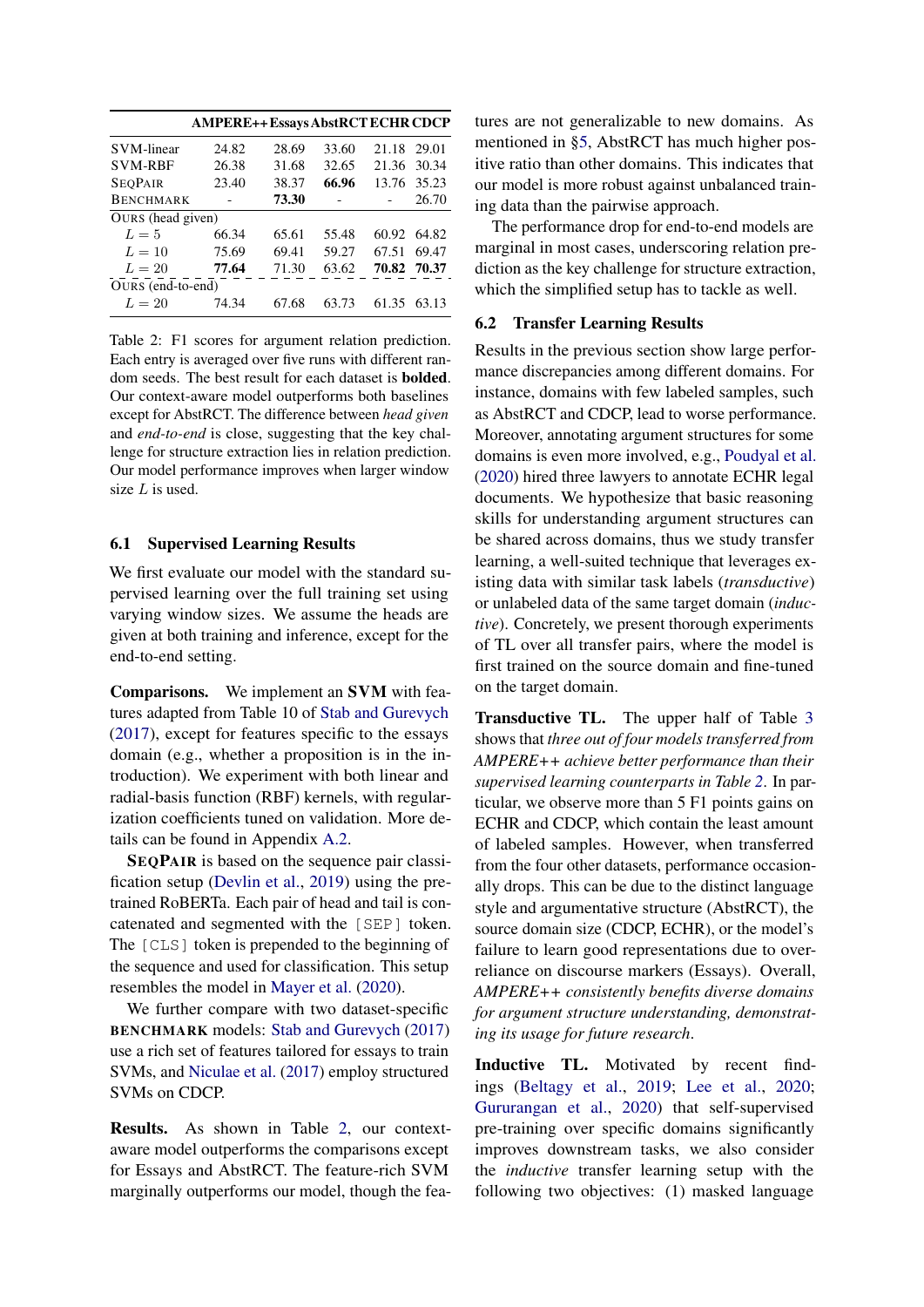<span id="page-7-1"></span>

|                                                          |       | <b>AMPERE++Essays AbstRCT ECHR CDCP</b> |       |       |       |
|----------------------------------------------------------|-------|-----------------------------------------|-------|-------|-------|
| $SRC \rightarrow TGT$ (Transductive TL)                  |       |                                         |       |       |       |
| <b>AMPERE++</b>                                          |       | 73.84                                   | 63.42 | 76.50 | 75.93 |
| <b>Essays</b>                                            | 77.93 |                                         | 60.62 | 68.72 | 74.11 |
| <b>AbstRCT</b>                                           | 76.29 | 71.17                                   |       | 73.31 | 69.17 |
| <b>ECHR</b>                                              | 77.69 | 70.82                                   | 47.91 |       | 69.30 |
| <b>CDCP</b>                                              | 77.87 | 68.37                                   | 62.38 | 72.03 |       |
| $TGT\text{-}pret \rightarrow TGT$ (Inductive TL)         |       |                                         |       |       |       |
| MLM                                                      | 78.10 | 74.21                                   | 64.48 |       |       |
| <b>Context-Pert</b>                                      | 79.01 | 68.36                                   | 59.47 |       |       |
| $SRC\text{-}pret \rightarrow SRC \rightarrow TGT$        |       |                                         |       |       |       |
| $AMPERE++$                                               |       | 70.42                                   | 61.84 | 70.96 | 74.82 |
| <b>Essays</b>                                            | 44.40 |                                         | 58.59 | 73.58 | 71.84 |
| <b>AbstRCT</b>                                           | 76.25 | 69.26                                   |       | 70.93 | 71.67 |
| $TGT\text{-}pret \rightarrow \text{SRC} \rightarrow TGT$ |       |                                         |       |       |       |
| AMPERE++                                                 |       | 74.90                                   | 62.34 |       |       |
| <b>Essays</b>                                            | 76.69 |                                         | 62.38 |       |       |
| <b>AbstRCT</b>                                           | 79.52 | 73.09                                   |       |       |       |

Table 3: Results for transfer learning. First column denotes the source domain, the rest are target domains. The best result per column is in bold. Transfer learning that outperforms the in-domain training setup (Table [2,](#page-6-2) second last row) is highlighted in **green**. Notably, using AMPERE++ as the source domain yields better performance than the standard supervised setting. Overall, self-supervised pre-training can further benefit transductive transfer learning.

model (MLM) prediction, which randomly selects 15% of the input tokens for prediction as done in [Devlin et al.](#page-9-10) [\(2019\)](#page-9-10); (2) context-aware sentence perturbation (Context-Pert), which packs each document into a sequence of sentences segmented by the [CLS] token, 20% of which are replaced by random sentences from other documents, another 20% shuffled within the same document, and the rest unchanged. The pre-training objective is to predict the perturbation type of each sentence. Results are in the middle part of Table [3,](#page-7-1) where MLM pre-training benefits all three domains. Context-Pert improves AMPERE++ even more, but negatively affects the other two domains.

Combining Inductive and Transductive TL. Moreover, we showcase that *adding self-supervised learning as an extra pre-training step for transductive TL further boosts performance.* From the lower half of Table [3,](#page-7-1) the pre-trained model uniformly improves over the standard transductive TL. Notably, *using target domain for pre-training leads to better results than using the source domain data*. This implies that better representation learning for target domain language is more effective than a stronger source domain model.

<span id="page-7-2"></span>

Figure 4: Macro F1 scores with limited training data. We sample training set from 0 to 5,000 samples, in an increment of 500. Bottom bars indicate the percentage of such subsets over the full training set. Scatter plots represent the transfer learning results from different source domains, with those from non-TL settings marked as shaded areas. Horizontal dashed lines represent the performance using the full training set. Models using AMPERE++ as the source domain consistently yield better F1 scores than others and non-TL models.

Effectiveness of TL in Low-Resource Setting. To quantitatively demonstrate how TL benefits lowresource target domains, we control the size of training data and conduct transductive TL for each domain. Fig. [4](#page-7-2) plots the trends where training data varies from 0 to 5,000, incremented by 500. *Among all datasets, AMPERE++ yields the best transfer learning results as the source domain: Using less than half of the target training set, it allows to approach or exceed the fully trained models.* For other datasets, we observe mixed results when they are used as the source. In general, TL brings more improvements when less training data is used.

#### <span id="page-7-0"></span>6.3 Active Learning Results

Comparisons of Acquisition Strategies. Fig. [5](#page-8-0) plots the F1 scores for all strategies as discussed in [§4](#page-3-2) across 10 AL iterations. As expected, the performance gradually improves with more labeled data. The three model-based methods: MAX-ENTROPY, BALD, and CORESET generally attain better performance, suggesting the efficacy of common AL methods on argument relation understanding. The model-independent strategies yield competitive results. In particular, DISC-MARKER proves to be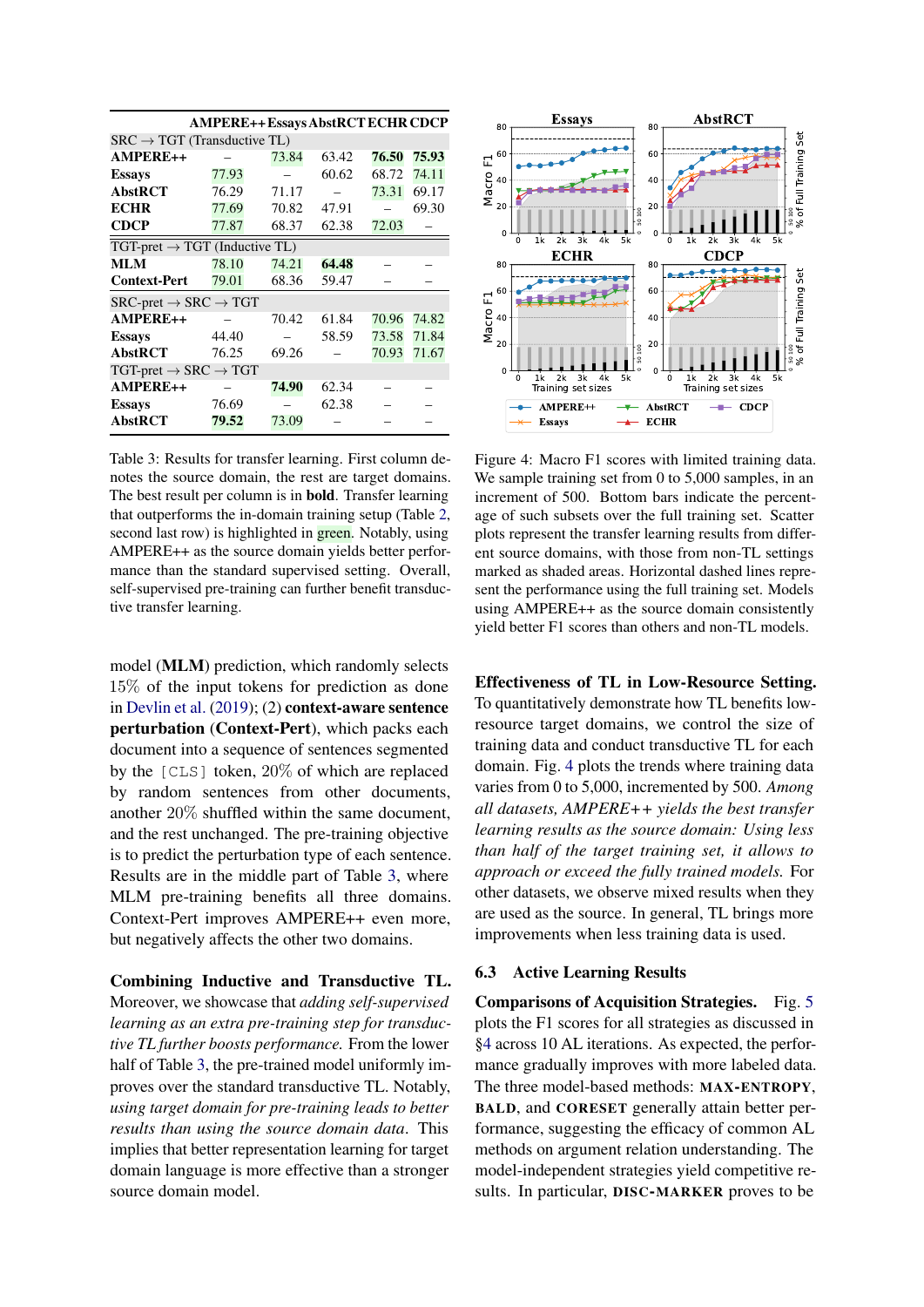<span id="page-8-0"></span>

Figure 5: Active learning results using different acquisition methods in 10 iterations. Shaded areas stand for the RANDOM-CTX performance, which aligns with that in Figure [4.](#page-7-2) We show performance for three model-independent strategies, DISC-MARKER, NOVEL-VOCAB, NO-DISC-MARKER, alongside three strong comparisons. The modelindependent strategies yields significantly better results than random sampling. On AbstRCT, ECHR, and CDCP, DISC-MARKER achieves better or competitive performance than MAX-ENTROPY and BALD. To better visualize the performance difference, rescaled plots for ECHR and CDCP are in Appendix [A.3.](#page-12-3)

<span id="page-8-1"></span>

Figure 6: Improvements of macro F1 scores by adding TL to each AL strategy. AMPERE++ is used as the source domain for TL. We observe consistent gains across the board except for AbstRCT when the training samples are close to full. Generally, the improvements decline when more training samples are included.

a good selection heuristics for AMPERE++ and AbstRCT. Its relatively low scores on Essays is likely due to the abundance of discourse markers in this domain, so that random sampling would have similar effects. By contrast, avoiding discourse markers (NO-DISC-MARKER) tends to hurt performance. Notably, *without relying on any trained model, task-specific acquisition strategies can be effective for labeling argument relations*.

Warm-start Active Learning. Finally, we investigate the added benefits of transfer learning for major active learning systems. In each AL iteration, we warm-start the model with checkpoints trained from AMPERE++, and calculate the difference of F1 scores from the non-TL counterpart. Fig. [6](#page-8-1) shows the results for five of the ten iterations. We observe improvements across the board, especially with small training data size. For AbstRCT, the TL warm-start either makes no difference or slightly hurts performance after 3,000 samples are available, whereas the MAX-ENTROPY method constantly benefits from warm-starting. Our findings suggest that TL is an effective add-on for early stage AL, benefiting different strategies uniformly.

# 7 Conclusion

We present a simple yet effective framework for argument structure extraction, based on a contextaware Transformer model that outperforms strong comparisons on five distinct domains, including our newly annotated dataset on peer reviews. We further investigate two complementary frameworks based on transfer learning and active learning to tackle the data scarcity issue. Based on our extensive experiments, transfer learning from our newly annotated AMPERE++ dataset and self-supervised pre-training consistently yield better performance. Our model-independent strategies approach popular model-based active learning methods.

#### Acknowledgements

This research is supported in part by National Science Foundation through Grant IIS-2100885. We thank four anonymous reviewers for their valuable suggestions on various aspects of this work.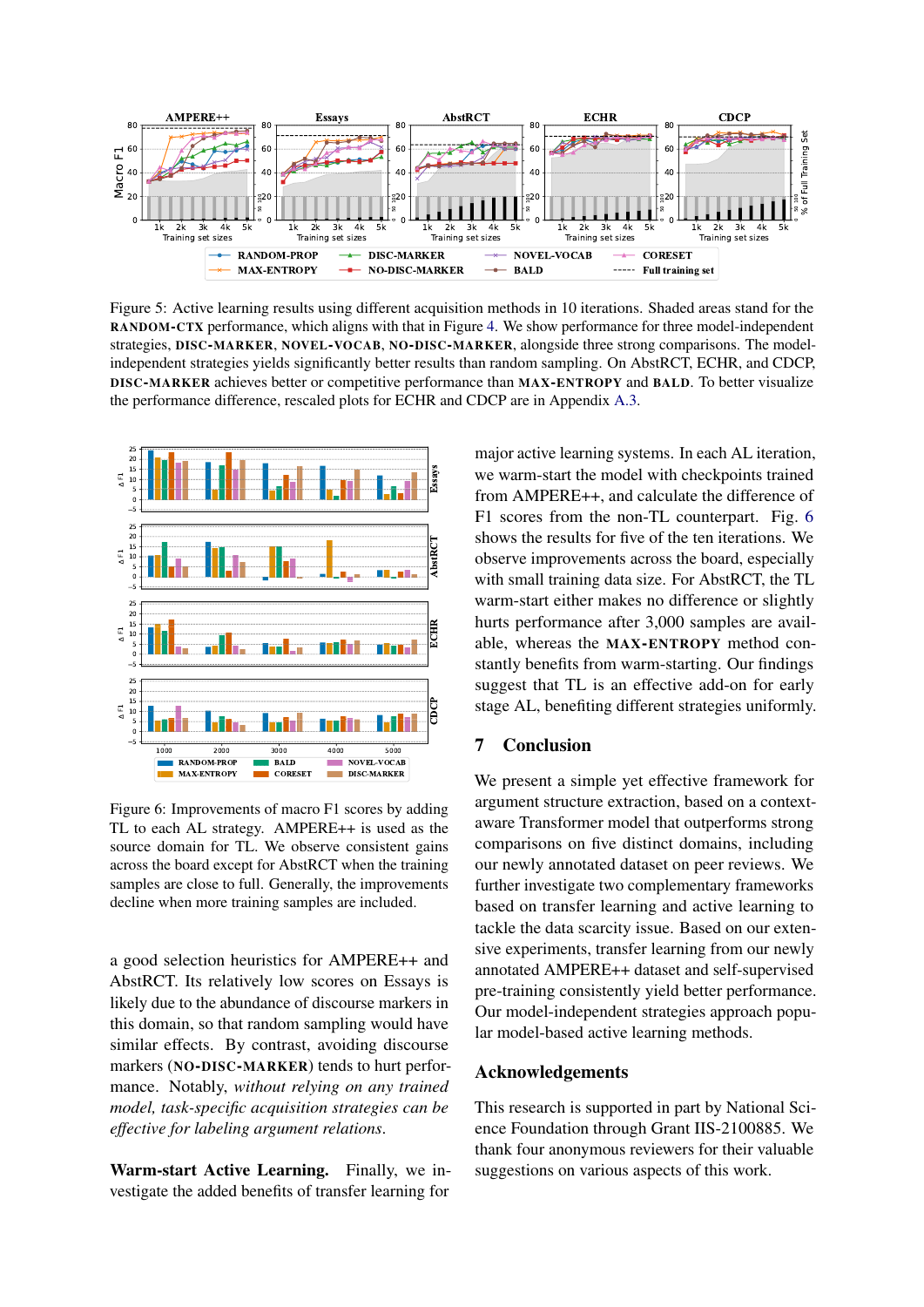### References

- <span id="page-9-9"></span>Pablo Accuosto and Horacio Saggion. 2019. [Trans](https://doi.org/10.18653/v1/W19-4505)[ferring knowledge from discourse to arguments: A](https://doi.org/10.18653/v1/W19-4505) [case study with scientific abstracts.](https://doi.org/10.18653/v1/W19-4505) In *Proceedings of the 6th Workshop on Argument Mining*, pages 41– 51, Florence, Italy. Association for Computational Linguistics.
- <span id="page-9-14"></span>Charu C Aggarwal, Xiangnan Kong, Quanquan Gu, Jiawei Han, and S Yu Philip. 2014. Active learning: A survey. In *Data Classification: Algorithms and Applications*, pages 571–605. CRC Press.
- <span id="page-9-2"></span>Khalid Al Khatib, Tirthankar Ghosal, Yufang Hou, Anita de Waard, and Dayne Freitag. 2021. [Argument](https://doi.org/10.18653/v1/2021.sdp-1.7) [mining for scholarly document processing: Taking](https://doi.org/10.18653/v1/2021.sdp-1.7) [stock and looking ahead.](https://doi.org/10.18653/v1/2021.sdp-1.7) In *Proceedings of the Second Workshop on Scholarly Document Processing*, pages 56–65, Online. Association for Computational Linguistics.
- <span id="page-9-17"></span>Iz Beltagy, Kyle Lo, and Arman Cohan. 2019. [SciB-](https://doi.org/10.18653/v1/D19-1371)[ERT: A pretrained language model for scientific text.](https://doi.org/10.18653/v1/D19-1371) In *Proceedings of the 2019 Conference on Empirical Methods in Natural Language Processing and the 9th International Joint Conference on Natural Language Processing (EMNLP-IJCNLP)*, pages 3615– 3620, Hong Kong, China. Association for Computational Linguistics.
- <span id="page-9-15"></span>Zalán Bodó, Zsolt Minier, and Lehel Csató. 2011. [Ac](https://proceedings.mlr.press/v16/bodo11a.html)[tive learning with clustering.](https://proceedings.mlr.press/v16/bodo11a.html) In *Active Learning and Experimental Design workshop In conjunction with AISTATS 2010*, volume 16 of *Proceedings of Machine Learning Research*, pages 127–139, Sardinia, Italy. PMLR.
- <span id="page-9-4"></span>Filip Boltužić and Jan Šnajder. 2014. [Back up your](https://doi.org/10.3115/v1/W14-2107) [stance: Recognizing arguments in online discussions.](https://doi.org/10.3115/v1/W14-2107) In *Proceedings of the First Workshop on Argumentation Mining*, pages 49–58, Baltimore, Maryland. Association for Computational Linguistics.
- <span id="page-9-0"></span>Elena Cabrio and Serena Villata. 2018. Five years of argument mining: a data-driven analysis. In *IJCAI*, volume 18, pages 5427–5433.
- <span id="page-9-3"></span>Claire Cardie, Cynthia Farina, Matt Rawding, and Adil Aijaz. 2008. [An eRulemaking corpus: Identifying](http://www.lrec-conf.org/proceedings/lrec2008/pdf/699_paper.pdf) [substantive issues in public comments.](http://www.lrec-conf.org/proceedings/lrec2008/pdf/699_paper.pdf) In *Proceedings of the Sixth International Conference on Language Resources and Evaluation (LREC'08)*, Marrakech, Morocco. European Language Resources Association (ELRA).
- <span id="page-9-8"></span>Tuhin Chakrabarty, Christopher Hidey, Smaranda Muresan, Kathy McKeown, and Alyssa Hwang. 2019. [AMPERSAND: Argument mining for PERSuAsive](https://doi.org/10.18653/v1/D19-1291) [oNline discussions.](https://doi.org/10.18653/v1/D19-1291) In *Proceedings of the 2019 Conference on Empirical Methods in Natural Language Processing and the 9th International Joint Conference on Natural Language Processing (EMNLP-IJCNLP)*, pages 2933–2943, Hong Kong, China. Association for Computational Linguistics.
- <span id="page-9-16"></span>Arman Cohan, Franck Dernoncourt, Doo Soon Kim, Trung Bui, Seokhwan Kim, Walter Chang, and Nazli Goharian. 2018. [A discourse-aware attention model](https://doi.org/10.18653/v1/N18-2097) [for abstractive summarization of long documents.](https://doi.org/10.18653/v1/N18-2097) In *Proceedings of the 2018 Conference of the North American Chapter of the Association for Computational Linguistics: Human Language Technologies, Volume 2 (Short Papers)*, pages 615–621, New Orleans, Louisiana. Association for Computational Linguistics.
- <span id="page-9-10"></span>Jacob Devlin, Ming-Wei Chang, Kenton Lee, and Kristina Toutanova. 2019. [BERT: Pre-training of](https://doi.org/10.18653/v1/N19-1423) [deep bidirectional transformers for language under](https://doi.org/10.18653/v1/N19-1423)[standing.](https://doi.org/10.18653/v1/N19-1423) In *Proceedings of the 2019 Conference of the North American Chapter of the Association for Computational Linguistics: Human Language Technologies, Volume 1 (Long and Short Papers)*, pages 4171–4186, Minneapolis, Minnesota. Association for Computational Linguistics.
- <span id="page-9-13"></span>Long Duong, Hadi Afshar, Dominique Estival, Glen Pink, Philip Cohen, and Mark Johnson. 2018. [Active](https://doi.org/10.18653/v1/P18-2008) [learning for deep semantic parsing.](https://doi.org/10.18653/v1/P18-2008) In *Proceedings of the 56th Annual Meeting of the Association for Computational Linguistics (Volume 2: Short Papers)*, pages 43–48, Melbourne, Australia. Association for Computational Linguistics.
- <span id="page-9-1"></span>Aris Fergadis, Dimitris Pappas, Antonia Karamolegkou, and Haris Papageorgiou. 2021. [Argumentation min](https://doi.org/10.18653/v1/2021.argmining-1.10)[ing in scientific literature for sustainable develop](https://doi.org/10.18653/v1/2021.argmining-1.10)[ment.](https://doi.org/10.18653/v1/2021.argmining-1.10) In *Proceedings of the 8th Workshop on Argument Mining*, pages 100–111, Punta Cana, Dominican Republic. Association for Computational Linguistics.
- <span id="page-9-6"></span>Nancy Green. 2014. [Towards creation of a corpus for](https://doi.org/10.3115/v1/W14-2102) [argumentation mining the biomedical genetics re](https://doi.org/10.3115/v1/W14-2102)[search literature.](https://doi.org/10.3115/v1/W14-2102) In *Proceedings of the First Workshop on Argumentation Mining*, pages 11–18, Baltimore, Maryland. Association for Computational Linguistics.
- <span id="page-9-11"></span>Suchin Gururangan, Ana Marasović, Swabha Swayamdipta, Kyle Lo, Iz Beltagy, Doug Downey, and Noah A. Smith. 2020. [Don't stop pretraining:](https://doi.org/10.18653/v1/2020.acl-main.740) [Adapt language models to domains and tasks.](https://doi.org/10.18653/v1/2020.acl-main.740) In *Proceedings of the 58th Annual Meeting of the Association for Computational Linguistics*, pages 8342–8360, Online. Association for Computational Linguistics.
- <span id="page-9-5"></span>Ivan Habernal and Iryna Gurevych. 2017. [Argumenta](https://doi.org/10.1162/COLI_a_00276)[tion mining in user-generated web discourse.](https://doi.org/10.1162/COLI_a_00276) *Computational Linguistics*, 43(1):125–179.
- <span id="page-9-12"></span>Steven CH Hoi, Rong Jin, and Michael R Lyu. 2006. Large-scale text categorization by batch mode active learning. In *Proceedings of the 15th international conference on World Wide Web*, pages 633–642.
- <span id="page-9-7"></span>Neil Houlsby, Ferenc Huszár, Zoubin Ghahramani, and Máté Lengyel. 2011. Bayesian active learning for classification and preference learning. *arXiv preprint arXiv:1112.5745*.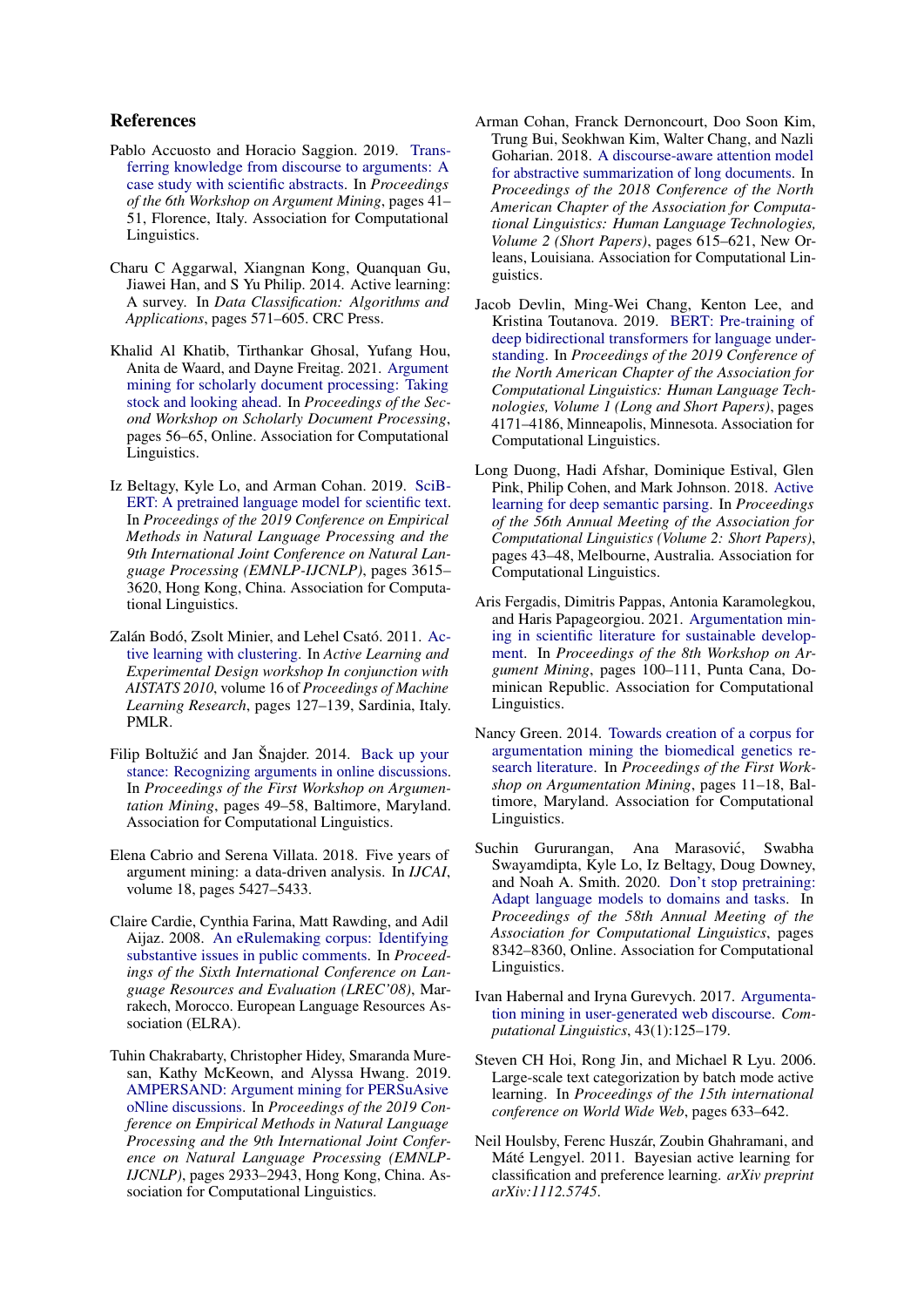- <span id="page-10-12"></span>Xinyu Hua, Mitko Nikolov, Nikhil Badugu, and Lu Wang. 2019. [Argument mining for understanding](https://doi.org/10.18653/v1/N19-1219) [peer reviews.](https://doi.org/10.18653/v1/N19-1219) In *Proceedings of the 2019 Conference of the North American Chapter of the Association for Computational Linguistics: Human Language Technologies, Volume 1 (Long and Short Papers)*, pages 2131–2137, Minneapolis, Minnesota. Association for Computational Linguistics.
- <span id="page-10-5"></span>Xinyu Hua and Lu Wang. 2017. Understanding and detecting supporting arguments of diverse types. In *Proceedings of the 55th Annual Meeting of the Association for Computational Linguistics (Volume 2: Short Papers)*, pages 203–208.
- <span id="page-10-17"></span>Srinivasan Iyer, Ioannis Konstas, Alvin Cheung, Jayant Krishnamurthy, and Luke Zettlemoyer. 2017. [Learn](https://doi.org/10.18653/v1/P17-1089)[ing a neural semantic parser from user feedback.](https://doi.org/10.18653/v1/P17-1089) In *Proceedings of the 55th Annual Meeting of the Association for Computational Linguistics (Volume 1: Long Papers)*, pages 963–973, Vancouver, Canada. Association for Computational Linguistics.
- <span id="page-10-18"></span>Ajay J Joshi, Fatih Porikli, and Nikolaos Papanikolopoulos. 2009. Multi-class active learning for image classification. In *2009 IEEE Conference on Computer Vision and Pattern Recognition*, pages 2372–2379. IEEE.
- <span id="page-10-19"></span>Diederick P Kingma and Jimmy Ba. 2015. Adam: A method for stochastic optimization. In *International Conference on Learning Representations (ICLR)*.
- <span id="page-10-16"></span>Yudai Kishimoto, Yugo Murawaki, and Sadao Kurohashi. 2020. [Adapting BERT to implicit discourse](https://www.aclweb.org/anthology/2020.lrec-1.145) [relation classification with a focus on discourse con](https://www.aclweb.org/anthology/2020.lrec-1.145)[nectives.](https://www.aclweb.org/anthology/2020.lrec-1.145) In *Proceedings of the 12th Language Resources and Evaluation Conference*, pages 1152– 1158, Marseille, France. European Language Resources Association.
- <span id="page-10-0"></span>John Lawrence and Chris Reed. 2019. [Argument min](https://doi.org/10.1162/coli_a_00364)[ing: A survey.](https://doi.org/10.1162/coli_a_00364) *Computational Linguistics*, 45(4):765– 818.
- <span id="page-10-20"></span>Jinhyuk Lee, Wonjin Yoon, Sungdong Kim, Donghyeon Kim, Sunkyu Kim, Chan Ho So, and Jaewoo Kang. 2020. Biobert: a pre-trained biomedical language representation model for biomedical text mining. *Bioinformatics*, 36(4):1234–1240.
- <span id="page-10-11"></span>David D Lewis and William A Gale. 1994. A sequential algorithm for training text classifiers. In *SIGIR'94*, pages 3–12. Springer.
- <span id="page-10-1"></span>Jialu Li, Esin Durmus, and Claire Cardie. 2020. [Explor](https://doi.org/10.18653/v1/2020.emnlp-main.716)[ing the role of argument structure in online debate](https://doi.org/10.18653/v1/2020.emnlp-main.716) [persuasion.](https://doi.org/10.18653/v1/2020.emnlp-main.716) In *Proceedings of the 2020 Conference on Empirical Methods in Natural Language Processing (EMNLP)*, pages 8905–8912, Online. Association for Computational Linguistics.
- <span id="page-10-3"></span>Marco Lippi and Paolo Torroni. 2016. Argumentation mining: State of the art and emerging trends. *ACM Transactions on Internet Technology (TOIT)*, 16(2):1– 25.
- <span id="page-10-9"></span>Yinhan Liu, Myle Ott, Naman Goyal, Jingfei Du, Mandar Joshi, Danqi Chen, Omer Levy, Mike Lewis, Luke Zettlemoyer, and Veselin Stoyanov. 2019. Roberta: A robustly optimized bert pretraining approach. *arXiv preprint arXiv:1907.11692*.
- <span id="page-10-10"></span>David Lowell, Zachary C. Lipton, and Byron C. Wallace. 2019. [Practical obstacles to deploying active](https://doi.org/10.18653/v1/D19-1003) [learning.](https://doi.org/10.18653/v1/D19-1003) In *Proceedings of the 2019 Conference on Empirical Methods in Natural Language Processing and the 9th International Joint Conference on Natural Language Processing (EMNLP-IJCNLP)*, pages 21–30, Hong Kong, China. Association for Computational Linguistics.
- <span id="page-10-13"></span>William C Mann and Sandra A Thompson. 1988. Rhetorical structure theory: Toward a functional theory of text organization. *Text-interdisciplinary Journal for the Study of Discourse*, 8(3):243–281.
- <span id="page-10-4"></span>Tobias Mayer, Elena Cabrio, and Serena Villata. 2020. Transformer-based argument mining for healthcare applications. In *ECAI 2020 - 24th European Conference on Artificial Intelligence*, volume 325 of *Frontiers in Artificial Intelligence and Applications*, pages 2108–2115. IOS Press.
- <span id="page-10-14"></span>Margot Mieskes and Andreas Stiegelmayr. 2018. [Preparing data from psychotherapy for natural lan](https://aclanthology.org/L18-1458)[guage processing.](https://aclanthology.org/L18-1458) In *Proceedings of the Eleventh International Conference on Language Resources and Evaluation (LREC 2018)*, Miyazaki, Japan. European Language Resources Association (ELRA).
- <span id="page-10-6"></span>Huy Nguyen and Diane Litman. 2016. [Context-aware](https://doi.org/10.18653/v1/P16-1107) [argumentative relation mining.](https://doi.org/10.18653/v1/P16-1107) In *Proceedings of the 54th Annual Meeting of the Association for Computational Linguistics (Volume 1: Long Papers)*, pages 1127–1137, Berlin, Germany. Association for Computational Linguistics.
- <span id="page-10-8"></span>Vlad Niculae, Joonsuk Park, and Claire Cardie. 2017. [Argument mining with structured SVMs and RNNs.](https://doi.org/10.18653/v1/P17-1091) In *Proceedings of the 55th Annual Meeting of the Association for Computational Linguistics (Volume 1: Long Papers)*, pages 985–995, Vancouver, Canada. Association for Computational Linguistics.
- <span id="page-10-7"></span>Juri Opitz and Anette Frank. 2019. [Dissecting content](https://doi.org/10.18653/v1/W19-4503) [and context in argumentative relation analysis.](https://doi.org/10.18653/v1/W19-4503) In *Proceedings of the 6th Workshop on Argument Mining*, pages 25–34, Florence, Italy. Association for Computational Linguistics.
- <span id="page-10-2"></span>Raquel Mochales Palau and Marie-Francine Moens. 2009. Argumentation mining: the detection, classification and structure of arguments in text. In *Proceedings of the 12th international conference on artificial intelligence and law*, pages 98–107.
- <span id="page-10-15"></span>Sinno Jialin Pan and Qiang Yang. 2009. A survey on transfer learning. *IEEE Transactions on knowledge and data engineering*, 22(10):1345–1359.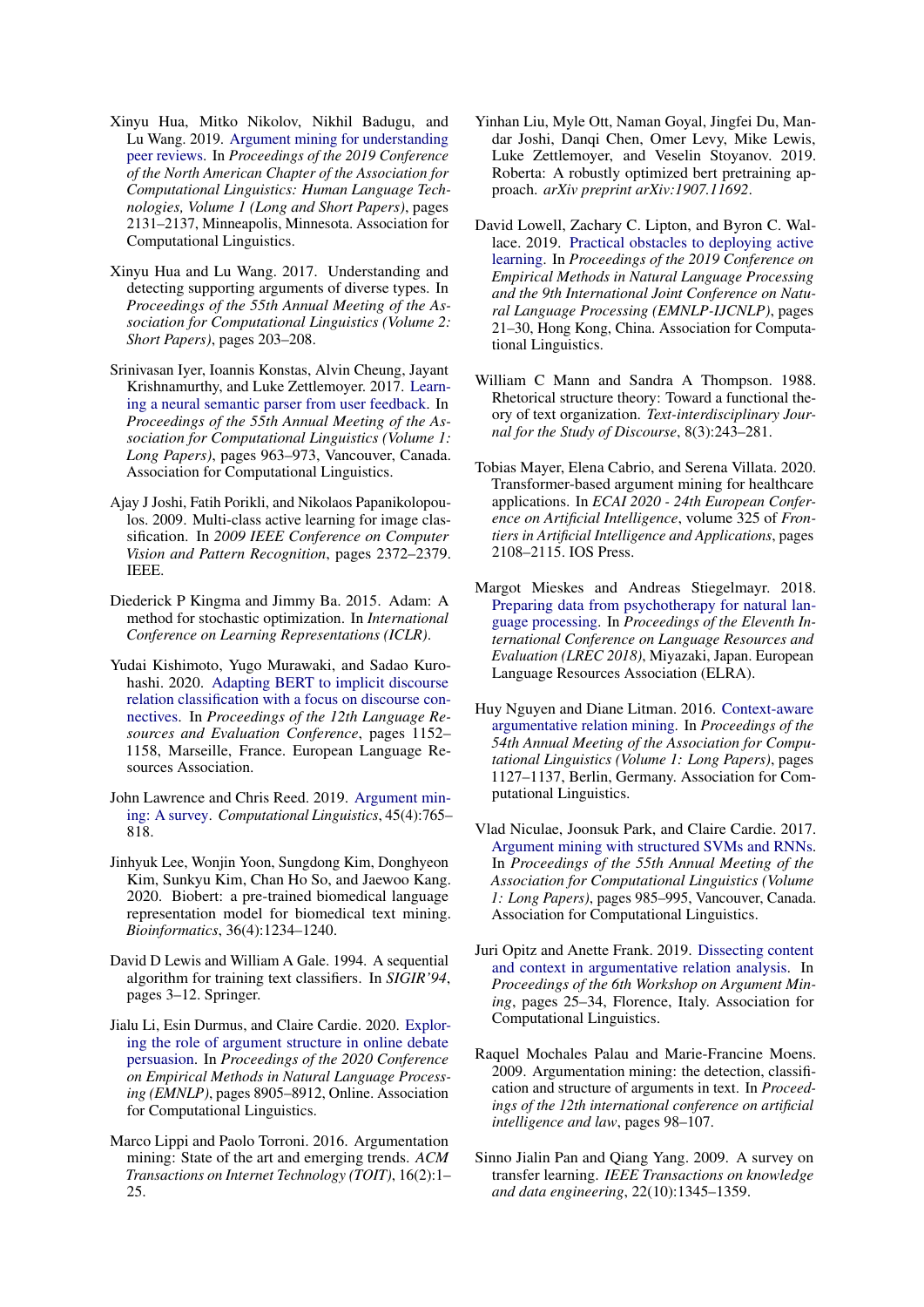- <span id="page-11-2"></span>Joonsuk Park and Claire Cardie. 2014. [Identifying ap](https://doi.org/10.3115/v1/W14-2105)[propriate support for propositions in online user com](https://doi.org/10.3115/v1/W14-2105)[ments.](https://doi.org/10.3115/v1/W14-2105) In *Proceedings of the First Workshop on Argumentation Mining*, pages 29–38, Baltimore, Maryland. Association for Computational Linguistics.
- <span id="page-11-8"></span>Joonsuk Park and Claire Cardie. 2018. A corpus of erulemaking user comments for measuring evaluability of arguments. In *Proceedings of the Eleventh International Conference on Language Resources and Evaluation (LREC 2018)*, Paris, France. European Language Resources Association (ELRA).
- <span id="page-11-0"></span>Andreas Peldszus and Manfred Stede. 2013. From argument diagrams to argumentation mining in texts: A survey. *International Journal of Cognitive Informatics and Natural Intelligence (IJCINI)*, 7(1):1–31.
- <span id="page-11-9"></span>Andreas Peldszus and Manfred Stede. 2015. [Joint pre](https://doi.org/10.18653/v1/D15-1110)[diction in MST-style discourse parsing for argumen](https://doi.org/10.18653/v1/D15-1110)[tation mining.](https://doi.org/10.18653/v1/D15-1110) In *Proceedings of the 2015 Conference on Empirical Methods in Natural Language Processing*, pages 938–948, Lisbon, Portugal. Association for Computational Linguistics.
- <span id="page-11-1"></span>Prakash Poudyal, Jaromir Savelka, Aagje Ieven, Marie Francine Moens, Teresa Goncalves, and Paulo Quaresma. 2020. [ECHR: Legal corpus for argument](https://www.aclweb.org/anthology/2020.argmining-1.8) [mining.](https://www.aclweb.org/anthology/2020.argmining-1.8) In *Proceedings of the 7th Workshop on Argument Mining*, pages 67–75, Online. Association for Computational Linguistics.
- <span id="page-11-5"></span>Patrick Saint-Dizier. 2018. A two-level approach to generate synthetic argumentation reports. *Argument & Computation*, 9(2):137–154.
- <span id="page-11-12"></span>Claudia Schulz, Christian M. Meyer, Jan Kiesewetter, Michael Sailer, Elisabeth Bauer, Martin R. Fischer, Frank Fischer, and Iryna Gurevych. 2019. [Anal](https://doi.org/10.18653/v1/P19-1265)[ysis of automatic annotation suggestions for hard](https://doi.org/10.18653/v1/P19-1265) [discourse-level tasks in expert domains.](https://doi.org/10.18653/v1/P19-1265) In *Proceedings of the 57th Annual Meeting of the Association for Computational Linguistics*, pages 2761–2772, Florence, Italy. Association for Computational Linguistics.
- <span id="page-11-7"></span>Ozan Sener and Silvio Savarese. 2018. [Active learn](https://openreview.net/forum?id=H1aIuk-RW)[ing for convolutional neural networks: A core-set](https://openreview.net/forum?id=H1aIuk-RW) [approach.](https://openreview.net/forum?id=H1aIuk-RW) In *International Conference on Learning Representations*.

<span id="page-11-6"></span>Burr Settles. 2009. Active learning literature survey.

- <span id="page-11-14"></span>Yanyao Shen, Hyokun Yun, Zachary C. Lipton, Yakov Kronrod, and Animashree Anandkumar. 2018. [Deep](https://openreview.net/forum?id=ry018WZAZ) [active learning for named entity recognition.](https://openreview.net/forum?id=ry018WZAZ) In *International Conference on Learning Representations*.
- <span id="page-11-17"></span>Nitish Srivastava, Geoffrey Hinton, Alex Krizhevsky, Ilya Sutskever, and Ruslan Salakhutdinov. 2014. [Dropout: A simple way to prevent neural networks](http://jmlr.org/papers/v15/srivastava14a.html) [from overfitting.](http://jmlr.org/papers/v15/srivastava14a.html) *Journal of Machine Learning Research*, 15(56):1929–1958.
- <span id="page-11-11"></span>Christian Stab and Iryna Gurevych. 2014. [Identifying](https://doi.org/10.3115/v1/D14-1006) [argumentative discourse structures in persuasive es](https://doi.org/10.3115/v1/D14-1006)[says.](https://doi.org/10.3115/v1/D14-1006) In *Proceedings of the 2014 Conference on Empirical Methods in Natural Language Processing (EMNLP)*, pages 46–56, Doha, Qatar. Association for Computational Linguistics.
- <span id="page-11-3"></span>Christian Stab and Iryna Gurevych. 2017. [Parsing argu](https://doi.org/10.1162/COLI_a_00295)[mentation structures in persuasive essays.](https://doi.org/10.1162/COLI_a_00295) *Computational Linguistics*, 43(3):619–659.
- <span id="page-11-13"></span>Katrin Tomanek and Udo Hahn. 2009. Reducing class imbalance during active learning for named entity annotation. In *Proceedings of the fifth international conference on Knowledge capture*, pages 105–112.
- <span id="page-11-15"></span>Simon Tong and Daphne Koller. 2001. Support vector machine active learning with applications to text classification. *Journal of machine learning research*, 2(Nov):45–66.
- <span id="page-11-4"></span>Ashish Vaswani, Noam Shazeer, Niki Parmar, Jakob Uszkoreit, Llion Jones, Aidan N Gomez, Ł ukasz Kaiser, and Illia Polosukhin. 2017. [Attention is all](https://proceedings.neurips.cc/paper/2017/file/3f5ee243547dee91fbd053c1c4a845aa-Paper.pdf) [you need.](https://proceedings.neurips.cc/paper/2017/file/3f5ee243547dee91fbd053c1c4a845aa-Paper.pdf) In *Advances in Neural Information Processing Systems*, volume 30. Curran Associates, Inc.
- <span id="page-11-10"></span>Bonnie Webber, Rashmi Prasad, Alan Lee, and Aravind Joshi. 2019. The penn discourse treebank 3.0 annotation manual. *Philadelphia, University of Pennsylvania*.
- <span id="page-11-18"></span>Thomas Wolf, Lysandre Debut, Victor Sanh, Julien Chaumond, Clement Delangue, Anthony Moi, Pierric Cistac, Tim Rault, Remi Louf, Morgan Funtowicz, Joe Davison, Sam Shleifer, Patrick von Platen, Clara Ma, Yacine Jernite, Julien Plu, Canwen Xu, Teven Le Scao, Sylvain Gugger, Mariama Drame, Quentin Lhoest, and Alexander Rush. 2020. [Trans](https://doi.org/10.18653/v1/2020.emnlp-demos.6)[formers: State-of-the-art natural language processing.](https://doi.org/10.18653/v1/2020.emnlp-demos.6) In *Proceedings of the 2020 Conference on Empirical Methods in Natural Language Processing: System Demonstrations*, pages 38–45, Online. Association for Computational Linguistics.
- <span id="page-11-16"></span>Michelle Yuan, Hsuan-Tien Lin, and Jordan Boyd-Graber. 2020. [Cold-start active learning through self](https://doi.org/10.18653/v1/2020.emnlp-main.637)[supervised language modeling.](https://doi.org/10.18653/v1/2020.emnlp-main.637) In *Proceedings of the 2020 Conference on Empirical Methods in Natural Language Processing (EMNLP)*, pages 7935–7948, Online. Association for Computational Linguistics.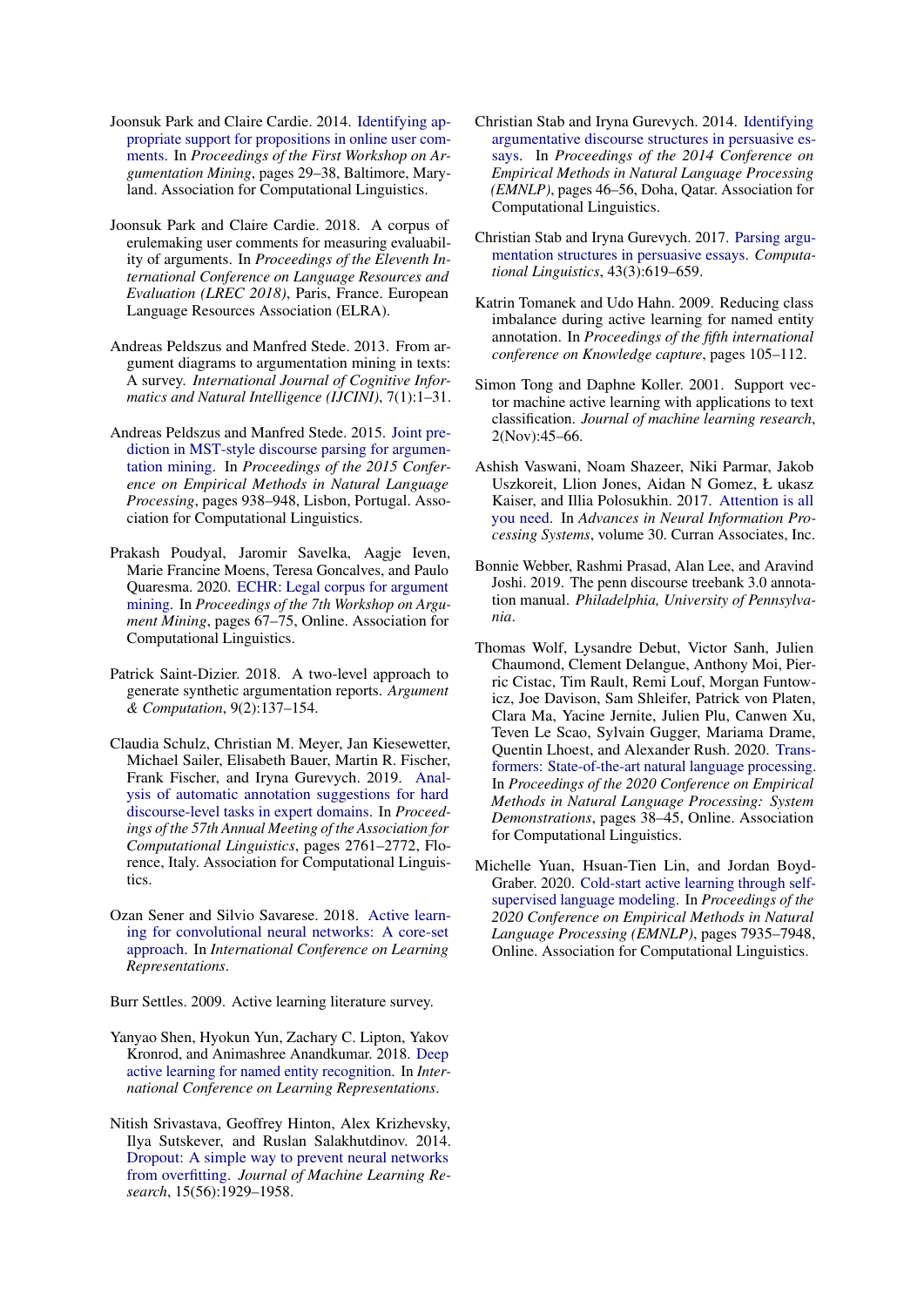# A Model and General Details

# <span id="page-12-0"></span>A.1 Discourse Markers

In [§4.2](#page-3-3) of the main paper we introduce a DISC-MARKER based acquisition method for active learning. The matching statistics of the 18 discourse markers are shown in Fig. [8.](#page-13-0) We break down the count based on whether a proposition is the head or tail of any relation. As expected, certain discourse markers such as "because", "but", and "due to" likely indicate a tail proposition, whereas "therefore", "thus" tend to be found in head propositions.

# <span id="page-12-2"></span>A.2 SVM Comparison

In Table [4,](#page-12-4) we describe the full feature set used in the SVM comparison model in § 6.1 of the main paper. These features are adapted from Table 10 of [Stab and Gurevych](#page-11-11) [\(2014\)](#page-11-11). The indicators are from their Table B.1 in the Appendix.

For hyper-parameter search, we tune the regularization coefficient C over values  ${0.1, 0.5, 1.0, 10.0}$ . The best performing model (macro-F1) on validation set is used for evaluation.

<span id="page-12-4"></span>

| Group       | <b>Description</b>                                                                                                                                |
|-------------|---------------------------------------------------------------------------------------------------------------------------------------------------|
| Lexical     | Binary lemmatized unigram of the head<br>and tail propositions (top 500 frequent<br>ones are considered)                                          |
| Syntactic   | Binary POS features of head and tail<br>propoisitions                                                                                             |
| Structural  | Number of tokens of head and tail;<br>Number of propositions between source.<br>and tail; head presents before tail; tail<br>presents before head |
| Indicator   | Indicator type present in head or tail;<br>indicator type present between head and<br>tail                                                        |
| <b>ShNo</b> | Shared nouns between head and tail<br>propositions (number and binary)                                                                            |

Table 4: Features used for SVM model.

### <span id="page-12-3"></span>A.3 Active Learning Results

In Fig. [5,](#page-8-0) we compare active learning methods over five datasets on the same 0-80 scale. Results of different strategies fall in tight ranges for ECHR and CDCP. For better visualization, we show the same figure on a 50–80 scale in Fig. [7.](#page-12-5)

# <span id="page-12-1"></span>B AMPERE++ Annotation

To annotate argument relations over the AM-PERE [\(Hua et al.,](#page-10-12) [2019\)](#page-10-12) dataset, we hire three

<span id="page-12-5"></span>

Figure 7: Active learning results for ECHR and CDCP on 50–80 scale. The scores are the same as the rightmost two plots in Figure [5.](#page-8-0)

proficient English speakers who are US-based college students. The first author serve as the judge to resolve disagreements.The detailed guidelines are shown in Table [6.](#page-14-0) Throughout the annotation, we identify difficult cases and summarize representative ones in Table [5.](#page-13-1)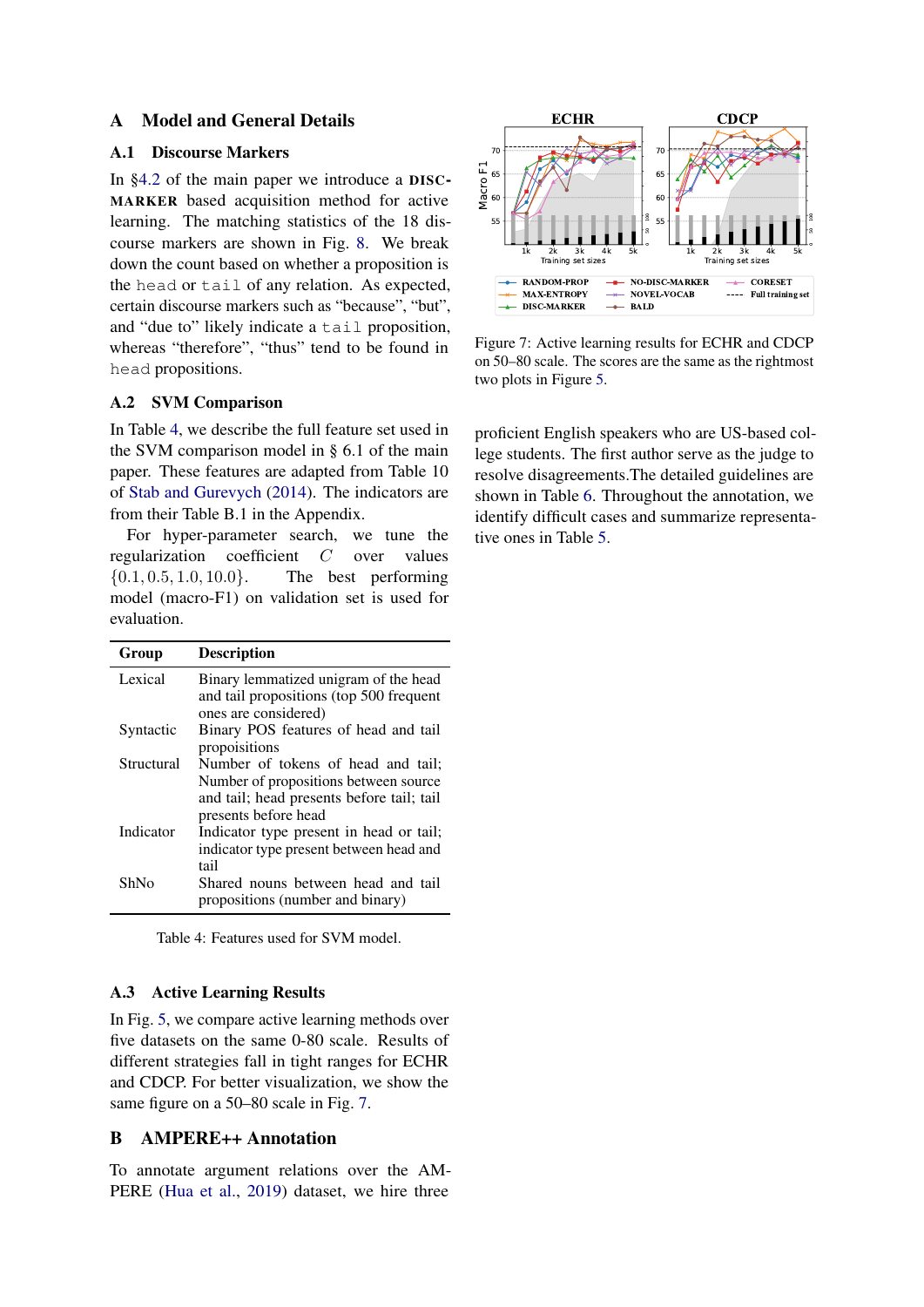<span id="page-13-0"></span>

Figure 8: The distribution of matched discourse markers in each dataset. We indicate the raw count next to each bar. Propositions that are tail or head of any relation are highlighted in colors. Overall, about 10–20% of the propositions contain at least one discourse marker. Certain discourse markers correlate well with the existence of argument relations. For instance, "because", "due to", "however" are more likely to be found in tail; "therefore", "thus" tend to appear in head.

<span id="page-13-1"></span>

| Tail         | Only macro-average F-scores are reported.<br>Head Please present micro-average scores as well<br>Label support                                                                                                    |
|--------------|-------------------------------------------------------------------------------------------------------------------------------------------------------------------------------------------------------------------|
| <b>Tail</b>  | Fig 3: This could really be drawn considerably better<br><b>Head</b> Make the dots bigger and their colors more distinct.<br>Label support                                                                        |
| Tail         | Fig 4. right looks like a reward signal.<br><b>Head</b> but is labelled Proportion correct.<br>Label attack                                                                                                       |
| Tail         | This idea is not novel<br><b>Head</b> In the first part of the paper (Section 2) the authors propose to use the optimal transport distance<br>as the objective for GAN optimization.<br>Label attack              |
| Tail         | Then, the difference is crystal clear.<br><b>Head</b> The difference between Figure 1, 4, and 6 could be clarified.<br><b>Label</b> $no-rel$                                                                      |
| Tail<br>Head | The discussion following Corollary 1 suggests that $\sum_i \hat{v}_{T,i}^{1/2}$ might be much smaller than d $G_{\infty}$ .<br>but we should always expect it to be at least a constant,<br><b>Label</b> $no-rel$ |

Table 5: Representative challenging examples during argument relation annotation on AMPERE++.